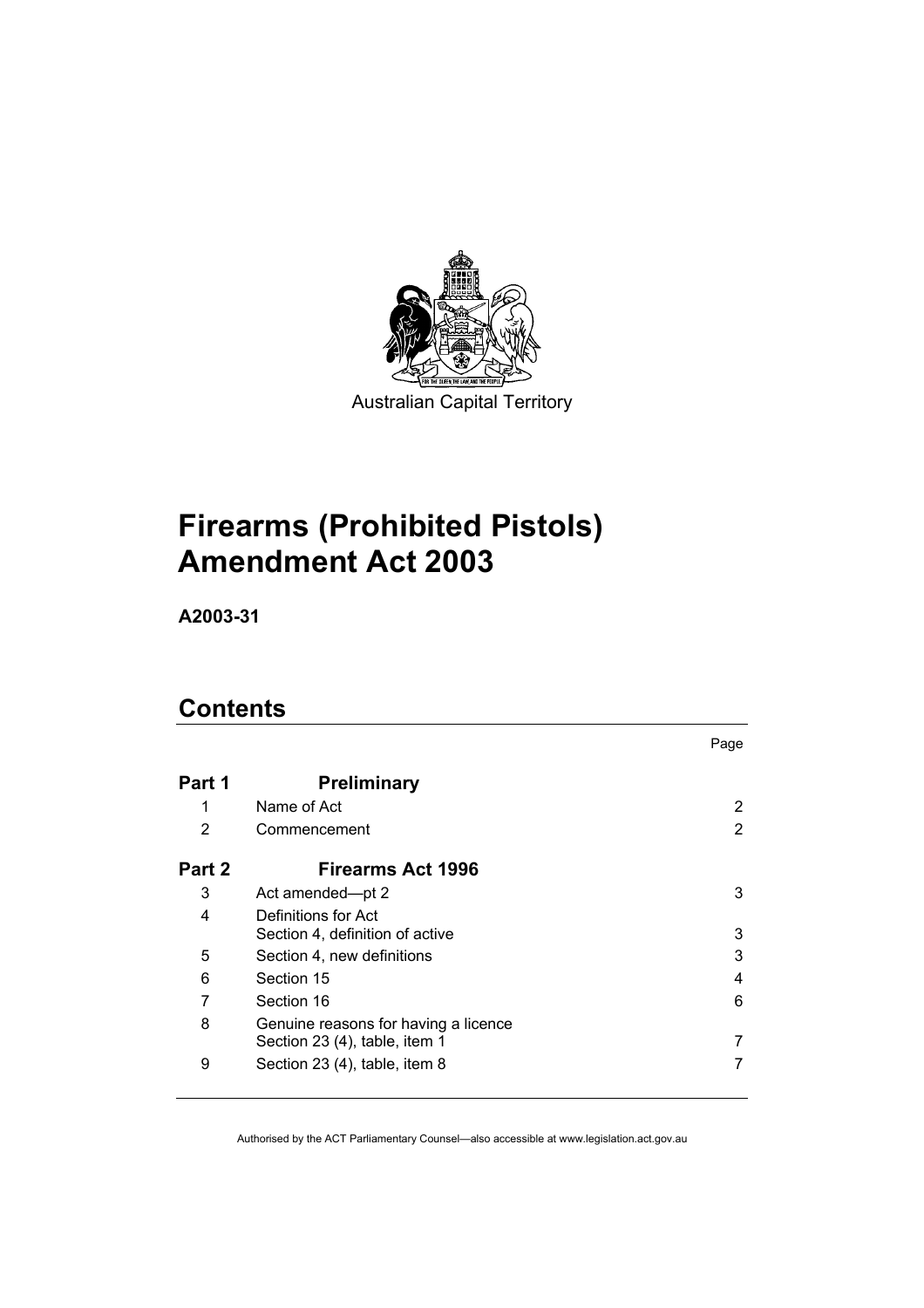#### Contents

| 10         | Sections 27 and 28                                                              | Page<br>8         |
|------------|---------------------------------------------------------------------------------|-------------------|
| 11         | New section 36A                                                                 | 9                 |
| 12         | Special conditions of licences issued for collection purposes<br>Section 37 (a) | 10                |
| 13         | Cancellation of licence<br>New section 41 (1A)                                  | 10                |
| 14         | Section 41 (2), note                                                            | 11                |
| 15         | Section 41                                                                      | 11                |
| 16         | Permits to acquire firearms<br>Section 48 (4) and (5)                           | 11                |
| 17         | New section 48 $(4)$ and $(5)$                                                  | 11                |
| 18         | New sections 84A and 84B                                                        | $12 \overline{ }$ |
| 19         | Section 115                                                                     | 13                |
| 20         | Regulation-making power<br>Section 126 (2) (j) and (k)                          | 14                |
| 21         | Section 126 (2), note                                                           | 14                |
| 22         | Part 12                                                                         | 15                |
| 23         | Schedule 2, item 5                                                              | 22                |
| Part 3     | <b>Firearms Regulations 1997</b>                                                |                   |
| 24         | Regulations amended-pt 3                                                        | 23                |
| 25         | Interpretation<br>Regulation 3 (1), new definition of target pistol shooter     | 23                |
| 26         | Regulation 3 (as amended)                                                       | 23                |
| 27         | New regulations 3 and 3A                                                        | 23                |
| 28         | Not firearms<br>Regulation 4 (a)                                                | 24                |
| 29         | New regulation 4A                                                               | 24                |
| 30         | Category C licences<br>Regulation 5 (3) (a)                                     | 25                |
| 31         | Applications for licences-particulars and documents<br>Regulation $6(1)(t)$     | 26                |
| 32         | New regulation 8A                                                               | 26                |
| 33         | New part 3A                                                                     | 27                |
| 34         | Lending for competition<br>Regulation 47                                        | 32                |
| contents 2 | Firearms (Prohibited Pistols) Amendment Act 2003                                | A2003-31          |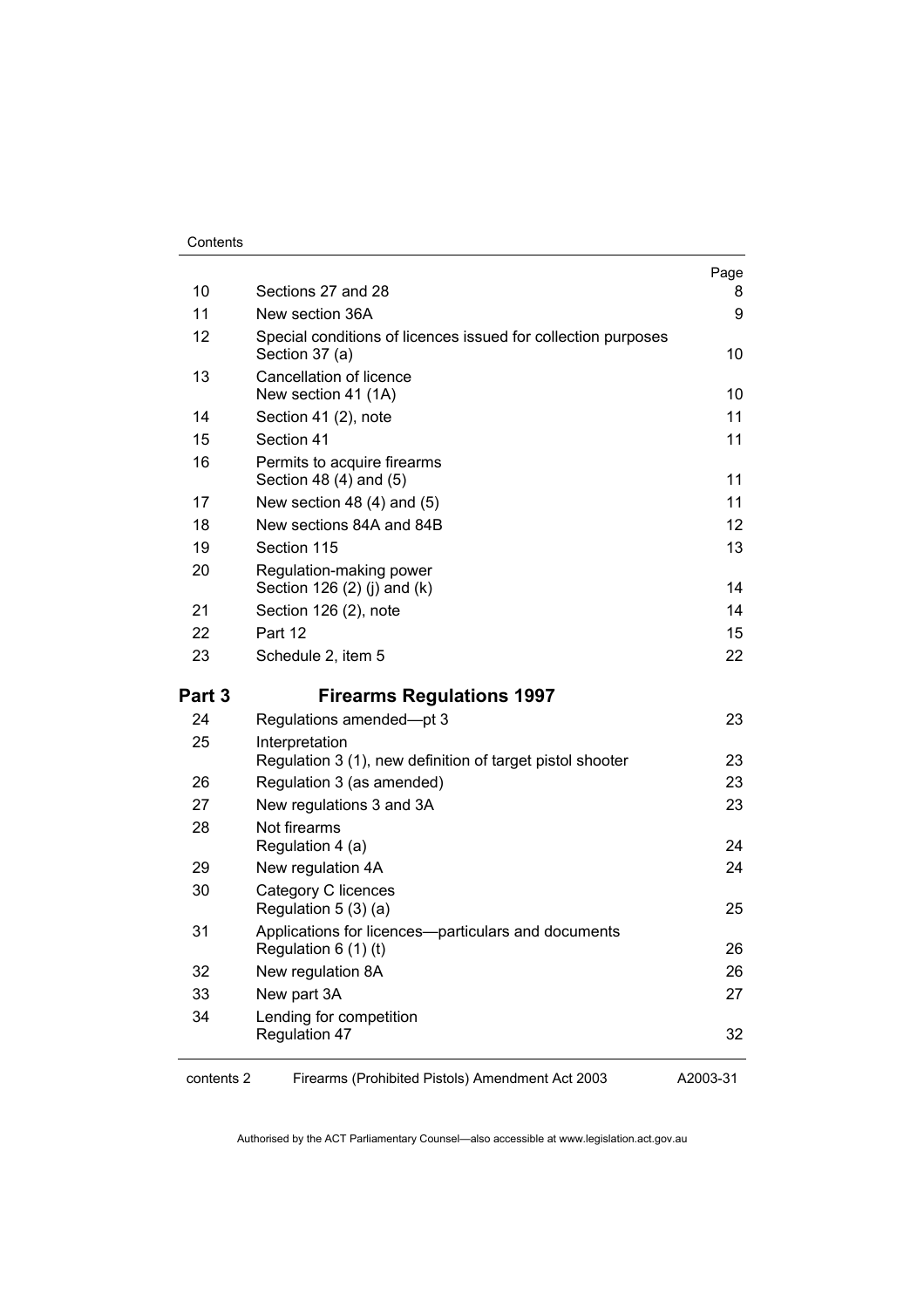Contents

|    |               | Page |
|----|---------------|------|
| 35 | Parts 3A to 7 | 32   |
|    |               |      |

# **Schedule 1 Firearms Act 1996—additional amendments** 33

A2003-31

Firearms (Prohibited Pistols) Amendment Act 2003

contents 3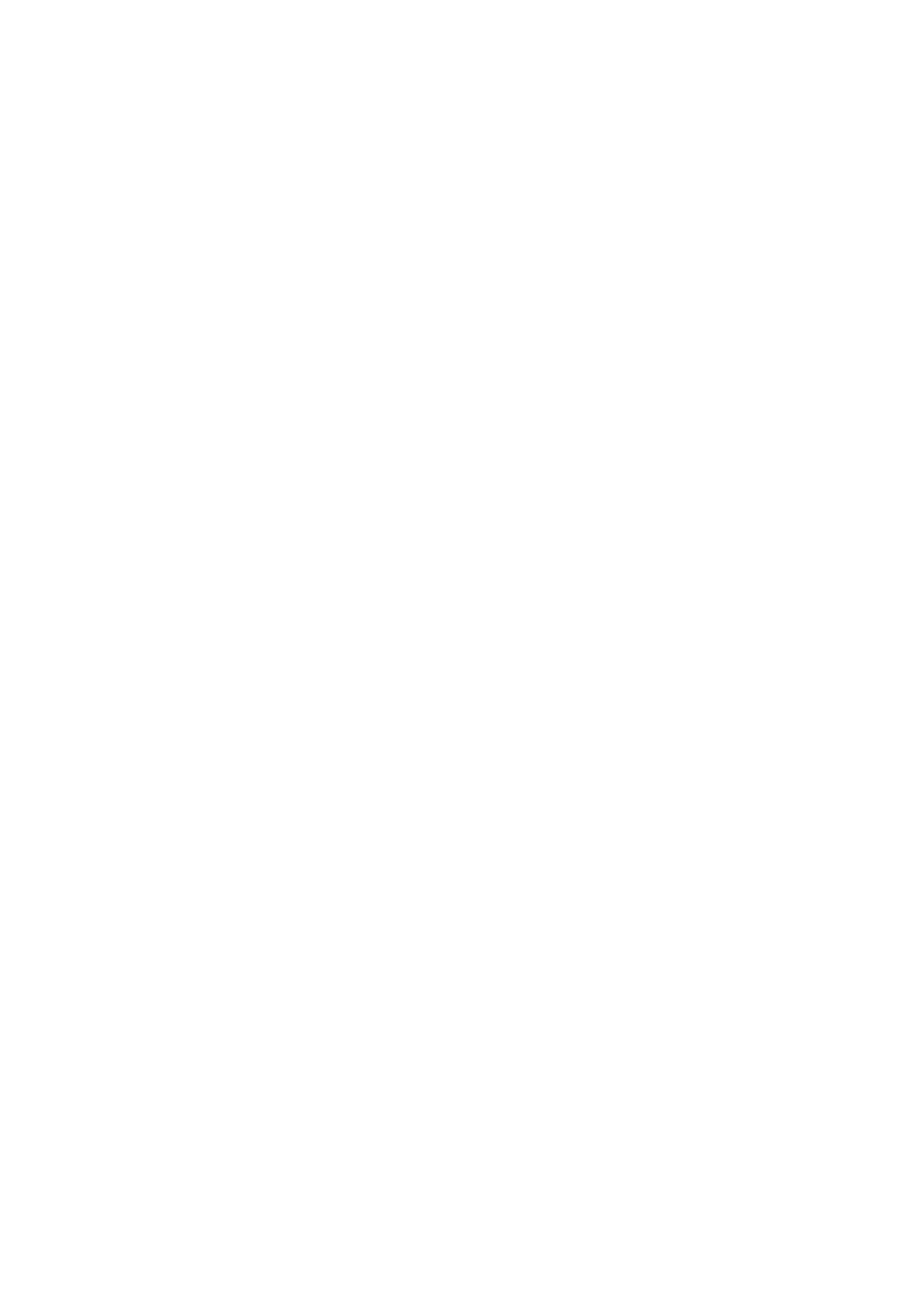

# **Firearms (Prohibited Pistols) Amendment Act 2003**

**A2003-31** 

An Act to amend the *Firearms Act 1996* and *Firearms Regulations 1997* 

*Notified under the Legislation Act 2001 on 30 June 2003 (see www.legislation.act.gov.au)* 

The Legislative Assembly for the Australian Capital Territory enacts as follows: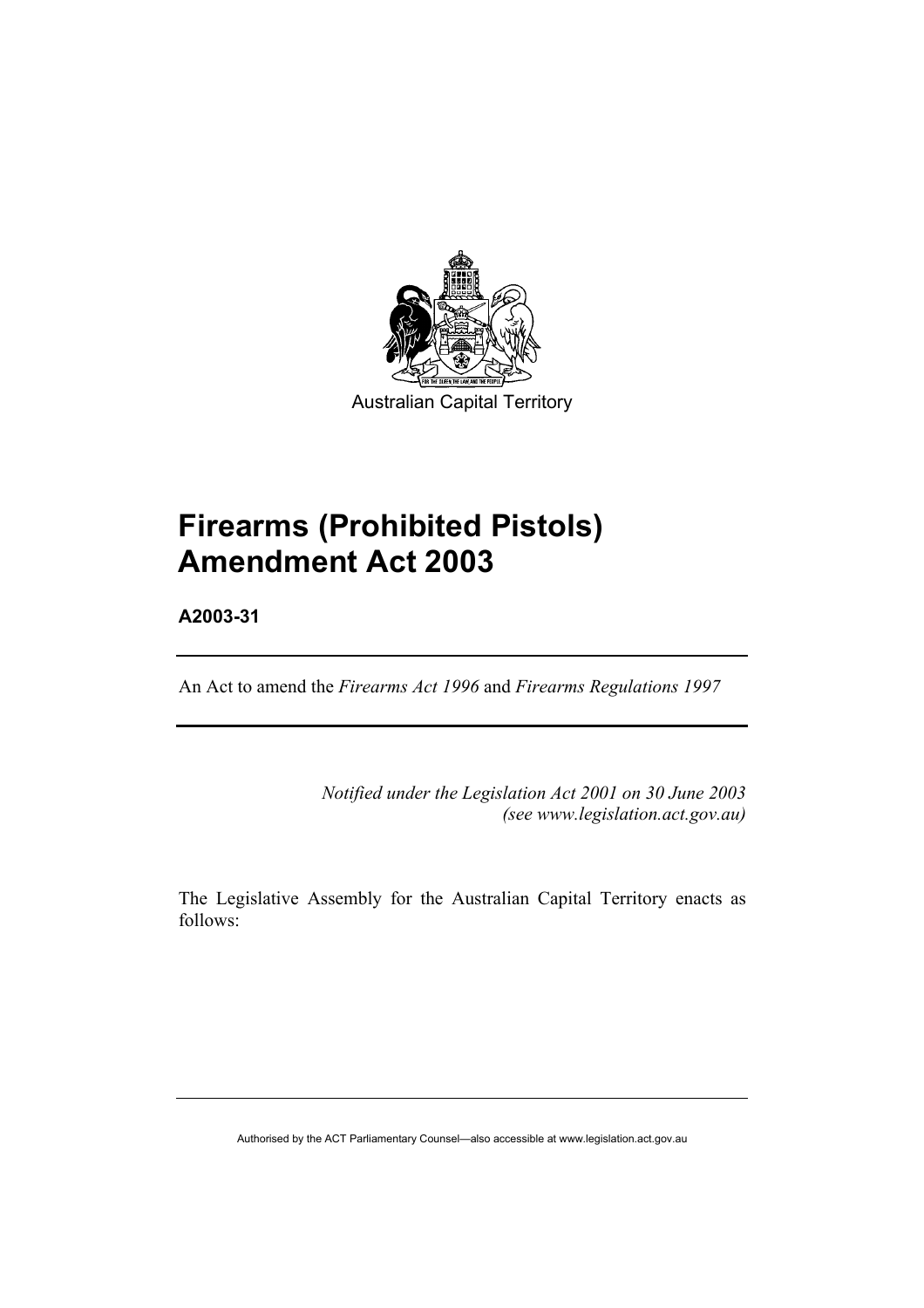#### Part 1 **Preliminary**

Section 1

# **Part 1** Preliminary

# **1 Name of Act**

This Act is the *Firearms (Prohibited Pistols) Amendment Act 2003*.

# **2 Commencement**

This Act commences on 1 July 2003.

*Note* The naming and commencement provisions automatically commence on the notification day (see Legislation Act, s 75 (1)).

page 2 Firearms (Prohibited Pistols) Amendment Act 2003

A2003-31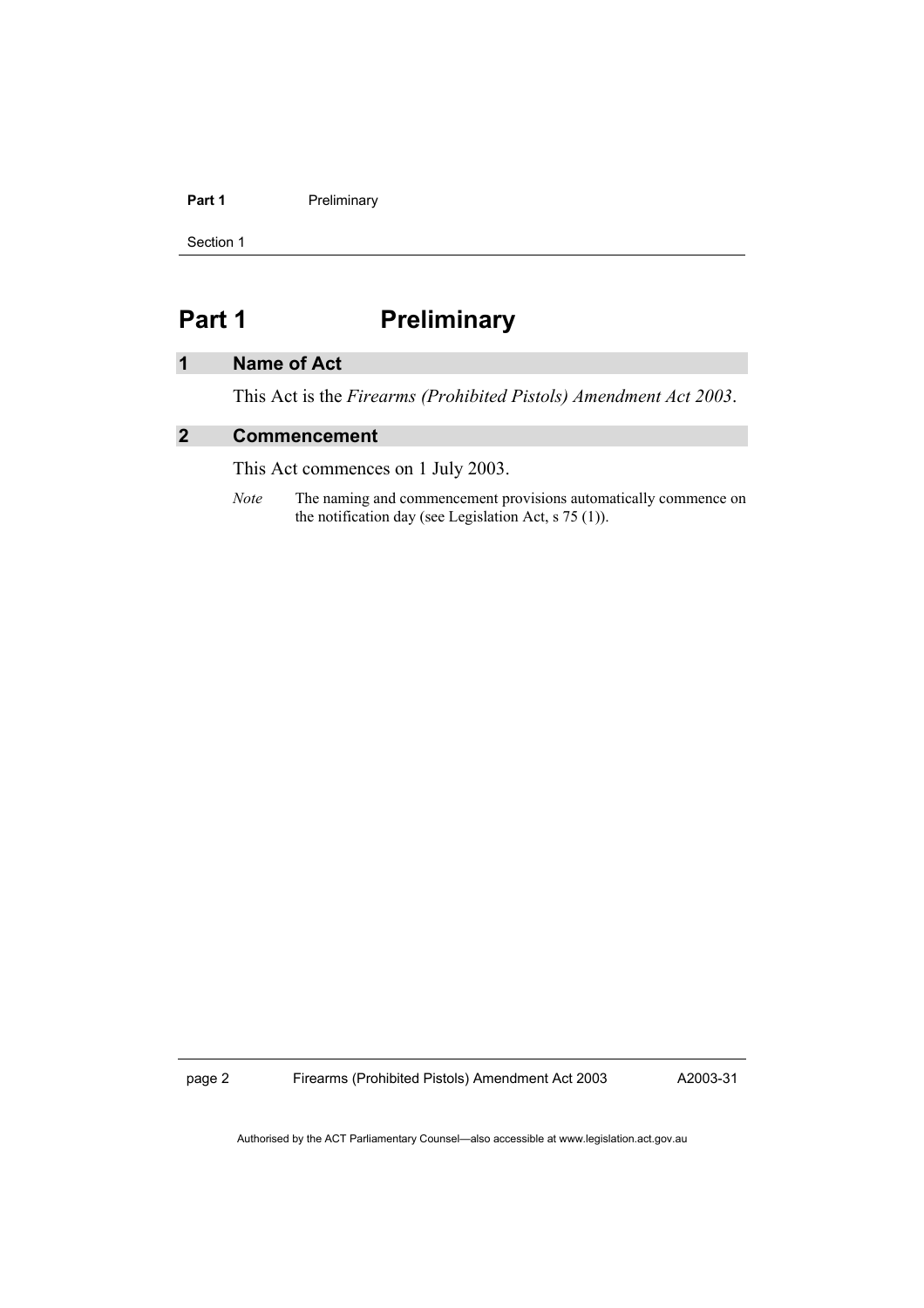Section 3

# **Part 2 Firearms Act 1996**

#### **3 Act amended—pt 2**

This part and schedule 1 amend the *Firearms Act 1996*.

#### **4 Definitions for Act Section 4, definition of** *active*

*substitute* 

*active*, for a member of an approved club, means—

- (a) a member who takes part in the number and kind of activities prescribed under the regulations for the kind of approved club of which the person is a member; or
- (b) for a member who is the holder of a licence other than a category H licence—a member who makes a personal contribution (other than a financial contribution) to the club in a way and to an extent that satisfies the registrar that the person is an active member of the club.

#### **5 Section 4, new definitions**

*insert* 

*barrel length*, for a pistol, means—

- (a) for a revolver—the distance from the muzzle to the breech end of the barrel immediately in front of the cylinder, including any alteration that is permanently attached to, and not readily detachable from, the barrel; and
- (b) for any other pistol—the distance from the muzzle to the point of the breech face (including the chamber) with the top slide forward and the breech face or bolt in the closed position,

A2003-31

Firearms (Prohibited Pistols) Amendment Act 2003

page 3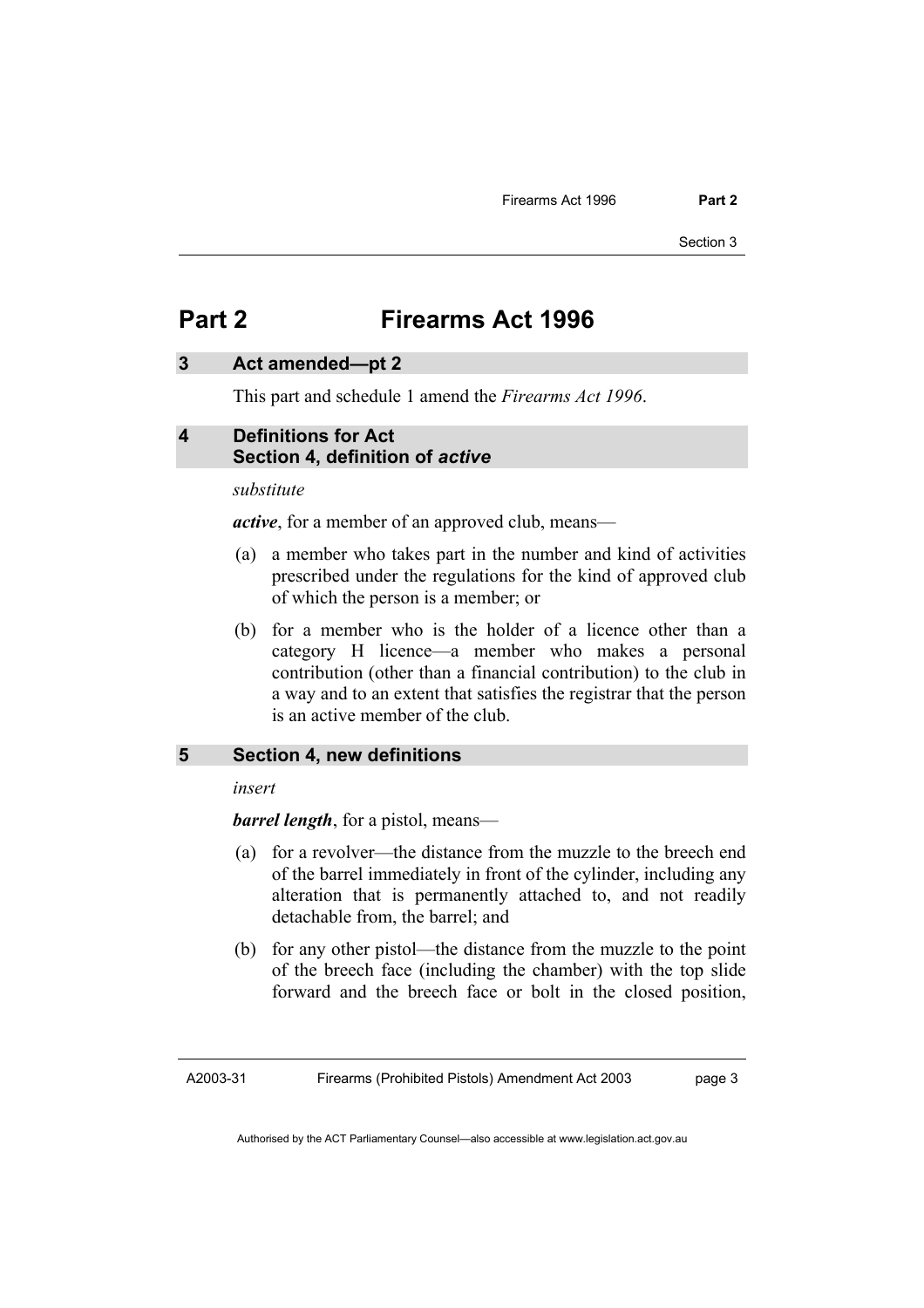Section 6

including any alteration that is permanently attached to, and not readily detachable, from the barrel.

*prohibited pistol* means any of the following kinds of pistols:

- (a) a pistol of more than 9.65mm calibre;
	- *Note* A 9.65mm calibre pistol includes a 0.38 inch calibre pistol.
- (b) a semiautomatic pistol with a barrel length of less than 120mm;
- (c) a revolver or single action pistol with a barrel length of less than 100mm;
- (d) a pistol with a capacity of more than 10 rounds of ammunition.
- *Note* A prohibited pistol is not a prohibited firearm. Prohibited firearms are listed in sch 1 (see s 4, def *prohibited firearm*).

#### **6 Section 15**

*substitute* 

#### **15 Approval of clubs**

- (1) A collectors, hunting or shooting club may apply, in writing, to the registrar for approval for this Act.
- (2) The registrar may, in writing, approve the club.
- (3) The registrar may approve the club only if satisfied that—
	- (a) the club is a corporation; and
	- (b) if the club is a collectors club—
		- (i) the club holds regular meetings and activities in relation to the collection of firearms; and
		- (ii) the club is formed or carried on for the purpose of directly promoting or encouraging the collection of firearms or firearms of a particular kind; and
	- (c) if the club is a hunting club—

page 4 Firearms (Prohibited Pistols) Amendment Act 2003 A2003-31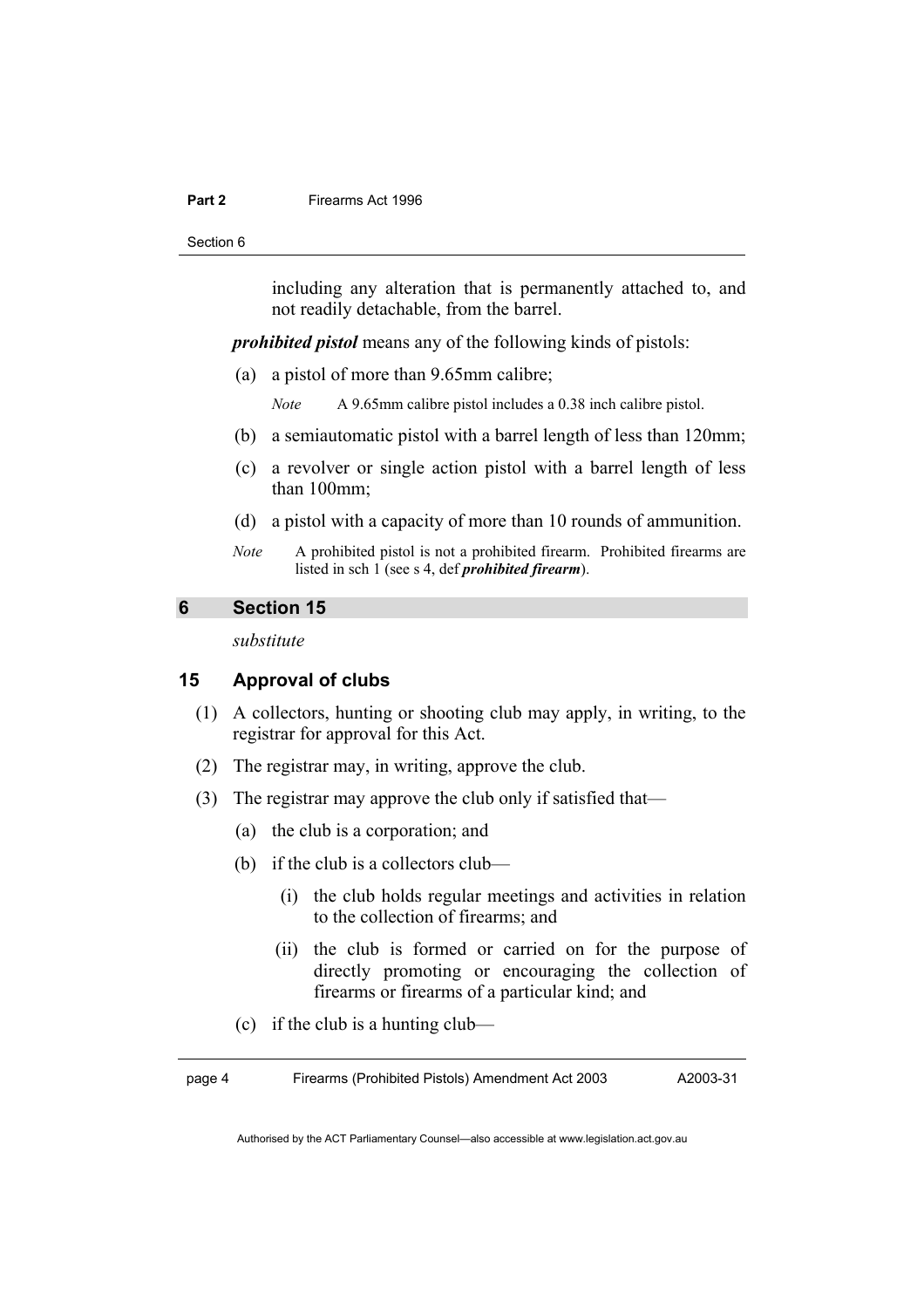- (i) the club conducts regular recreational hunting activities requiring the use of firearms; and
- (ii) the main objects of the club are to conduct recreational hunting activities requiring the use of firearms, whether or not its activities are carried out partly outside the ACT; and
- (d) if the club is a shooting club—
	- (i) the club conducts regular shooting competitions or other activities requiring the use of firearms; and
	- (ii) the club is formed or carried on for the purpose of directly promoting or encouraging the sport of shooting, whether or not its activities are carried out partly outside the ACT; and
- (e) the club meets the requirements (if any) prescribed under the regulations.
- (4) In deciding whether to approve the club, the registrar must have regard to—
	- (a) the membership rules of the club; and
	- (b) for a shooting club—whether the club owns or uses an approved shooting range or club premises; and
	- (c) anything else prescribed under the regulations.
- (5) An approval is subject to the conditions (if any) prescribed under the regulations.
- (6) An approval is a disallowable instrument.
	- *Note* A disallowable instrument must be notified, and presented to the Legislative Assembly, under the Legislation Act.

A2003-31

page 5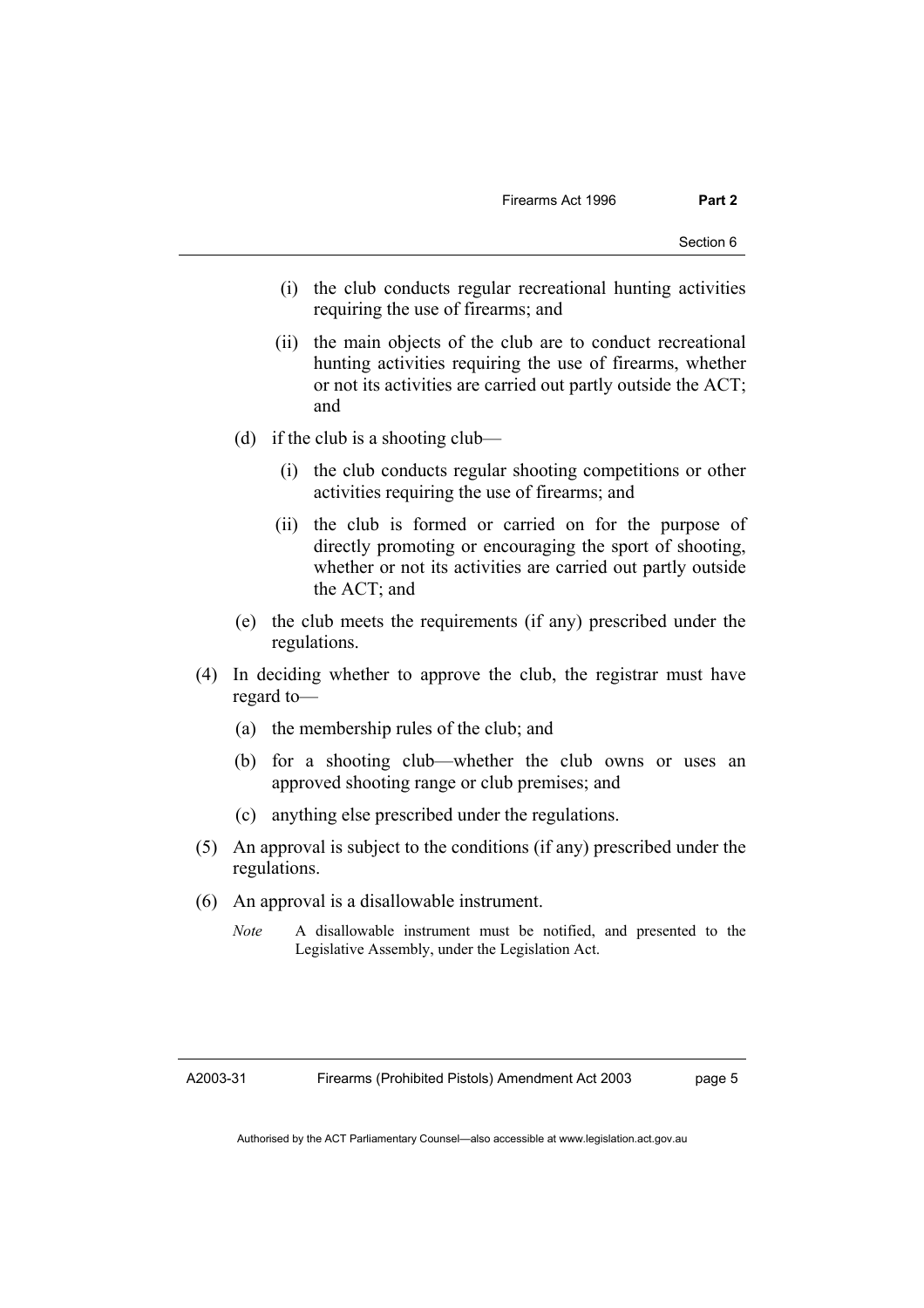Section 7

#### **7 Section 16**

*substitute* 

#### **16 Unauthorised possession or use of firearms prohibited**

- (1) A person commits an offence if—
	- (a) the person possesses or uses a firearm; and
	- (b) the person is not authorised by a licence or permit, or this Act, to possess or use the firearm.

Maximum penalty:

- (a) for the possession or use of a prohibited firearm or prohibited pistol—200 penalty units, imprisonment for 2 years or both; and
- (b) for the possession or use of any other firearm—100 penalty units, imprisonment for 1 year or both.

#### **Example of unauthorised possession or use of firearm**

A person possesses or uses a firearm for a purpose other than the purpose established by the person as the genuine reason for possessing or using the firearm.

- *Note 1* A reference to an Act includes a reference to the statutory instruments made or in force under the Act, including regulations (see Legislation Act, s 104).
- *Note 2* An example is part of the Act, is not exhaustive and may extend, but does not limit, the meaning of the provision in which it appears (see Legislation Act, s 126 and s 132).
- (2) Without limiting subsection (1), a person who is a licence holder is taken to possess or use a firearm in contravention of the subsection if the person contravenes a condition of the person's licence.

A2003-31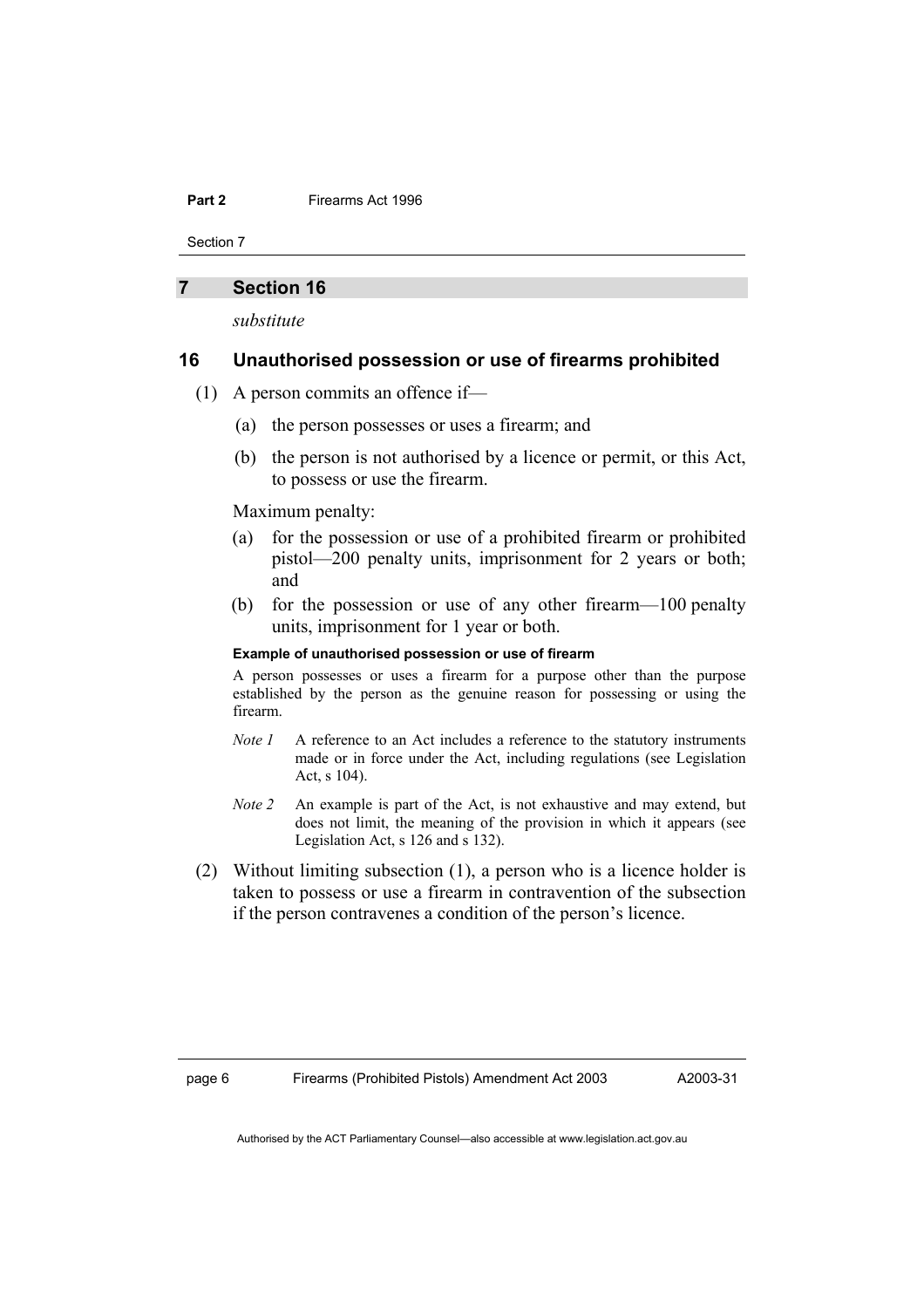Firearms Act 1996 **Part 2** 

Section 8

#### **8 Genuine reasons for having a licence Section 23 (4), table, item 1**

*substitute* 

| sport or target<br>shooting | 1.1 For an applicant to whom section 36A<br>(Special conditions for category H licences for<br>sporting or target shooting) applies—the<br>applicant must be a member of an approved<br>shooting club that conducts competitions or<br>activities requiring the use of the firearm for<br>which the licence is sought. |
|-----------------------------|------------------------------------------------------------------------------------------------------------------------------------------------------------------------------------------------------------------------------------------------------------------------------------------------------------------------|
|                             | 1.2 For any other applicant—the applicant must<br>be an active member of an approved shooting<br>club that conducts competitions or activities<br>requiring the use of the firearm for which the<br>licence is sought.                                                                                                 |

# **9 Section 23 (4), table, item 8**

*substitute* 

| 8 | firearms collection | 8.1 For a licence that permits the applicant to<br>collect pistols manufactured after 1946, the<br>applicant must provide written evidence from the<br>approved collectors club of which the applicant is<br>a member that— |
|---|---------------------|-----------------------------------------------------------------------------------------------------------------------------------------------------------------------------------------------------------------------------|
|   |                     | the applicant has been a member of the club<br>(a)<br>for at least 1 year; and                                                                                                                                              |
|   |                     | the collection has a thematic structure; and<br>(b)                                                                                                                                                                         |
|   |                     | the applicant researches or studies firearms;<br>(c)<br>and                                                                                                                                                                 |
|   |                     | the members of the club collect firearms of<br>(d)<br>the kind for which the licence is sought; and                                                                                                                         |
|   |                     | the licence application is endorsed by the<br>(e)<br>club.                                                                                                                                                                  |
|   |                     | 8.2 For a licence that permits the applicant to                                                                                                                                                                             |

A2003-31

Firearms (Prohibited Pistols) Amendment Act 2003

page 7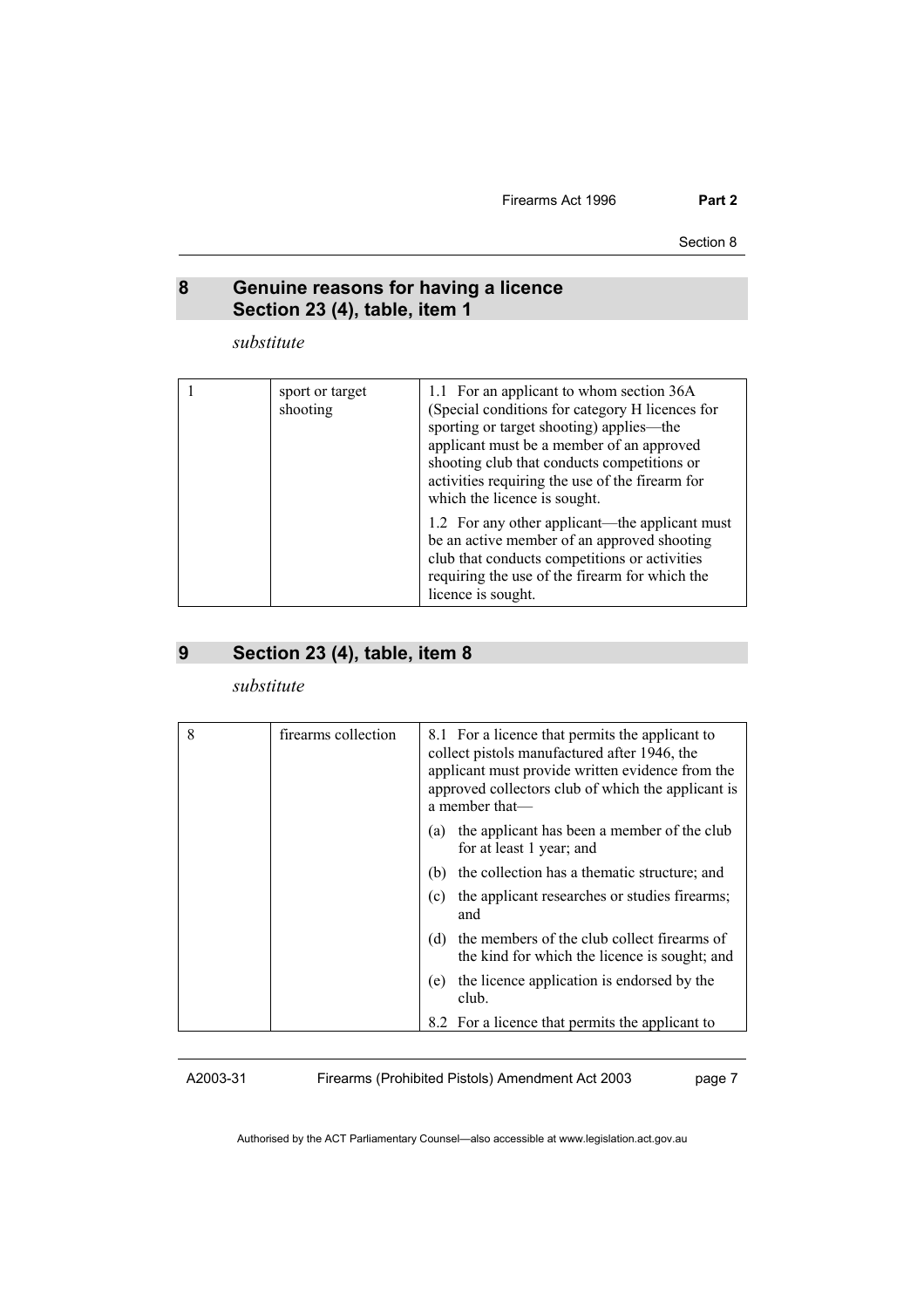Section 10

| collect any other kind of firearms, the applicant<br>must demonstrate that-                                                    |
|--------------------------------------------------------------------------------------------------------------------------------|
| the applicant is a member of an approved<br>(a)<br>collectors club; and                                                        |
| the collection has a genuine historical or<br>(b)<br>thematic structure or a genuine<br>commemorative or investment value; and |
| the members of the club collect firearms of<br>(c)<br>the kind for which the licence is sought; and                            |
| the licence application is endorsed by the<br>(d)<br>club.                                                                     |

#### **10 Sections 27 and 28**

*substitute* 

# **27 Category H licences—restrictions on issue**

The registrar must not issue a category H licence to a person unless—

- (a) the genuine reason established by the person for being issued with the licence is any 1 or more of the following:
	- (i) sport or target shooting;
	- (ii) business or employment;
	- (iii) firearms collection; and
- (b) in addition to establishing such a genuine reason, the person gives the registrar satisfactory evidence that there is a special need for the person to possess or use a pistol; and
- (c) if the genuine reason established by the person is sport or target shooting—the person gives the registrar written evidence from an approved shooting club of which the person is a member that the licence application is endorsed by the club.

A2003-31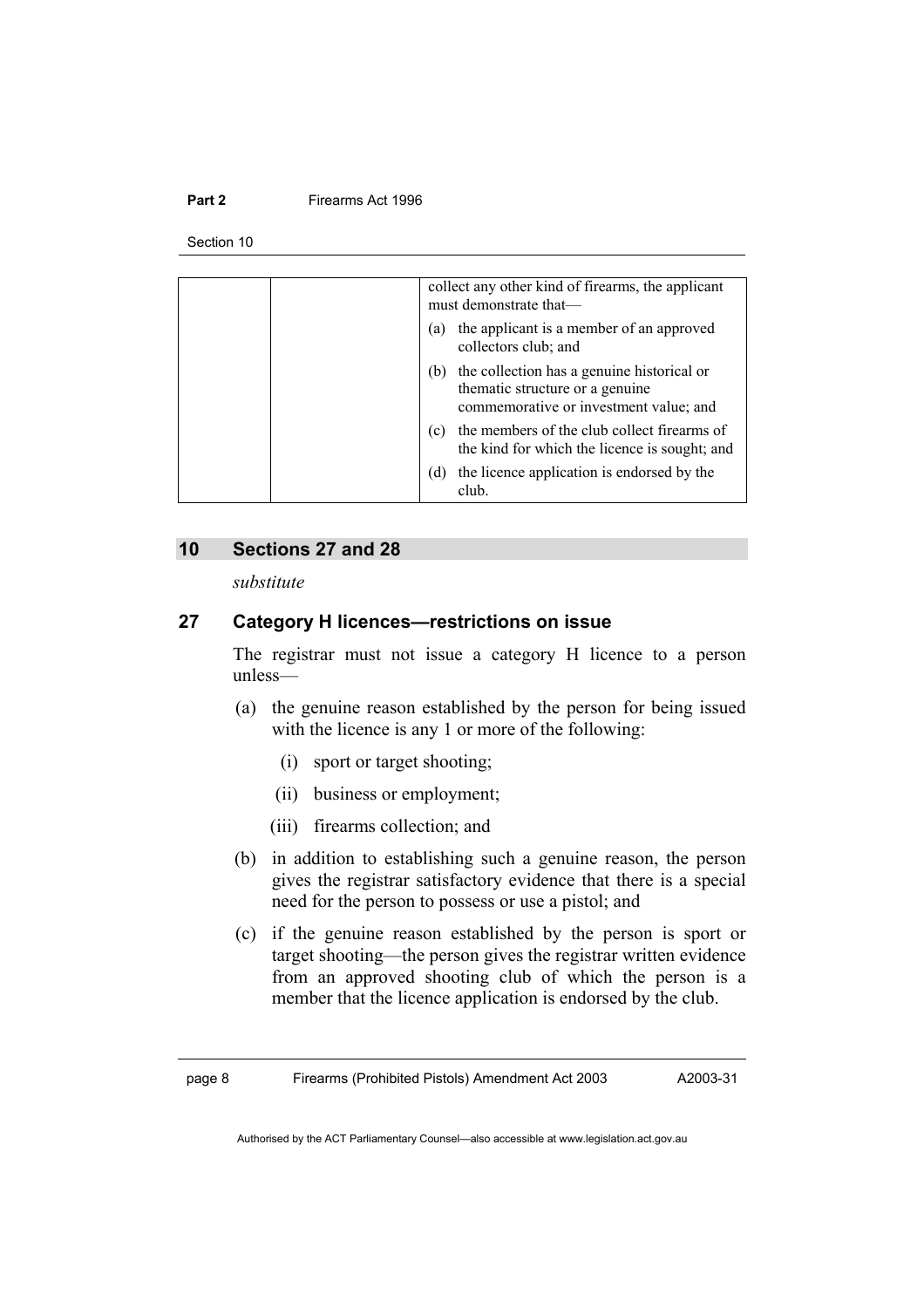#### **28 Collectors licence—restrictions on issue**

The registrar may issue a collectors licence to a person only if the registrar is satisfied that the person collects firearms.

#### **11 New section 36A**

*insert* 

# **36A Special conditions for category H licences for sporting or target shooting**

- (1) This section applies to a person who is issued with a category H licence for the genuine reason of sport or target shooting if the person has never held a category H licence.
- (2) The licence is subject to the following conditions for the first 6-month period of the licence term:
	- (a) the licensee must not possess a pistol except on the premises of an approved shooting club;
	- (b) the licensee must complete, to the satisfaction of the registrar, a firearm safety training course conducted by an approved shooting club;
	- (c) the licensee must be an active member of an approved shooting club.
- (3) If, after the end of the period mentioned in subsection (2), the approved shooting club mentioned in subsection (2) (c) has certified to the registrar that the licensee has complied with the conditions mentioned in the subsection, the licence is subject to the condition that, for the second 6-month period of the licence term, the licensee may acquire no more than—
	- (a) 1 pistol of not more than 5.6mm calibre and 1 air pistol of not more than 4.5mm calibre; or

A2003-31

page 9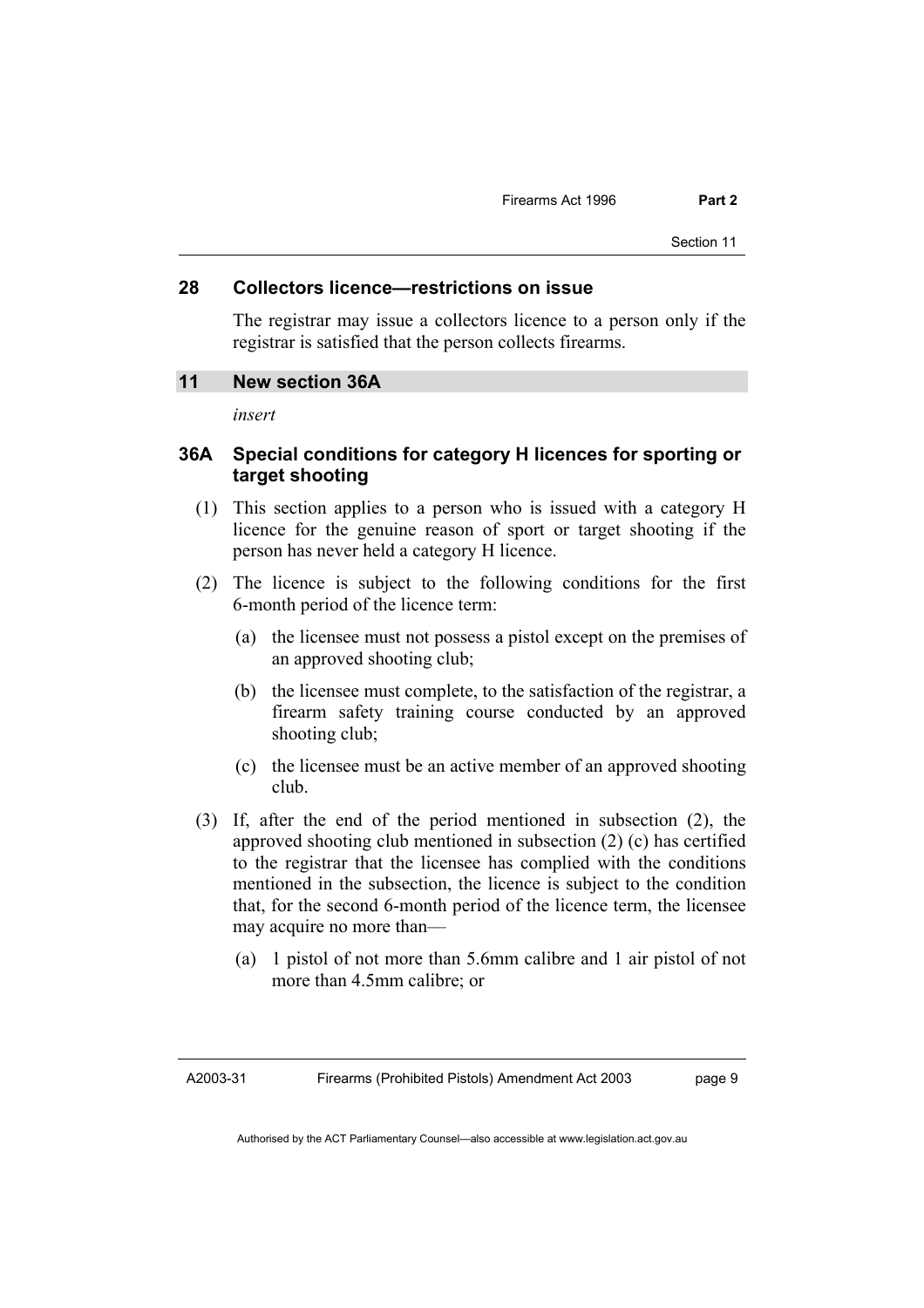Section 12

- (b) 1 centre-fire pistol and 1 air pistol of not more than 4.5mm calibre.
- *Note 1* A 4.5mm calibre air pistol includes a 0.177 inch calibre air pistol.
- *Note 2* A 5.6mm calibre pistol includes a 0.22 inch calibre pistol.
- (4) This section does not limit the conditions that may be placed on the licence.
	- *Note* For conditions of category H licences issued for the genuine reason of business or employment, see *Firearms Regulations 1997*, reg 12 and reg 13.

### **12 Special conditions of licences issued for collection purposes Section 37 (a)**

*substitute* 

 (a) a firearm in the collection manufactured on or after 1 January 1900, or that is a prohibited pistol, must be rendered incapable of being fired in the way prescribed under the regulations;

# **13 Cancellation of licence New section 41 (1A)**

*insert* 

 (1A) The registrar must cancel a category H licence issued for the genuine reason of sport or target shooting if the licensee ceases to be an active member of an approved shooting club.

page 10 Firearms (Prohibited Pistols) Amendment Act 2003

A2003-31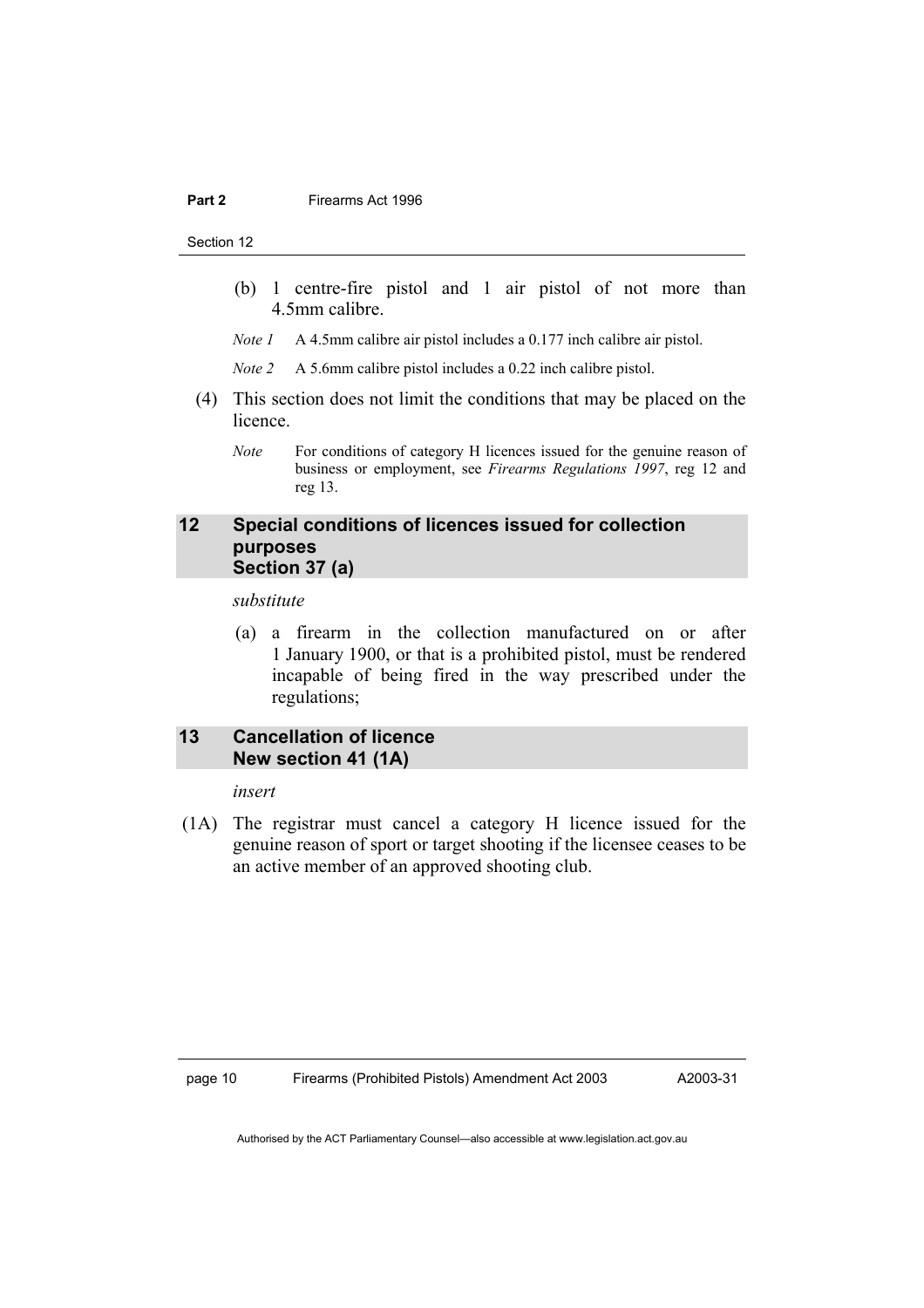Section 14

#### **14 Section 41 (2), note**

*substitute* 

#### **Example of licensee being no longer fit and proper person to hold licence**

Firearms are lost or stolen because of the negligence of, or fraud by, the licensee.

- *Note 1* An example is part of the Act, is not exhaustive and may extend, but does not limit, the meaning of the provision in which it appears (see Legislation Act, s 126 and s 132).
- *Note 2* A reference to an Act includes a reference to the statutory instruments made or in force under the Act, including regulations (see Legislation Act, s 104).

# **15 Section 41**

*renumber subsections when Act next republished under Legislation Act* 

#### **16 Permits to acquire firearms Section 48 (4) and (5)**

*renumber as section 48 (6) and (7)* 

#### **17 New section 48 (4) and (5)**

*insert* 

- (4) Also, the registrar must not issue a permit authorising the holder of a category H licence issued for the genuine reason of sport or target shooting to acquire a pistol unless—
	- (a) the acquisition is in accordance with the conditions (if any) of the licence; and
	- (b) the registrar is given written advice from the approved shooting club of which the licensee is a member stating—
		- (i) the competition shooting discipline for which the pistol is required; and

A2003-31

Firearms (Prohibited Pistols) Amendment Act 2003

page 11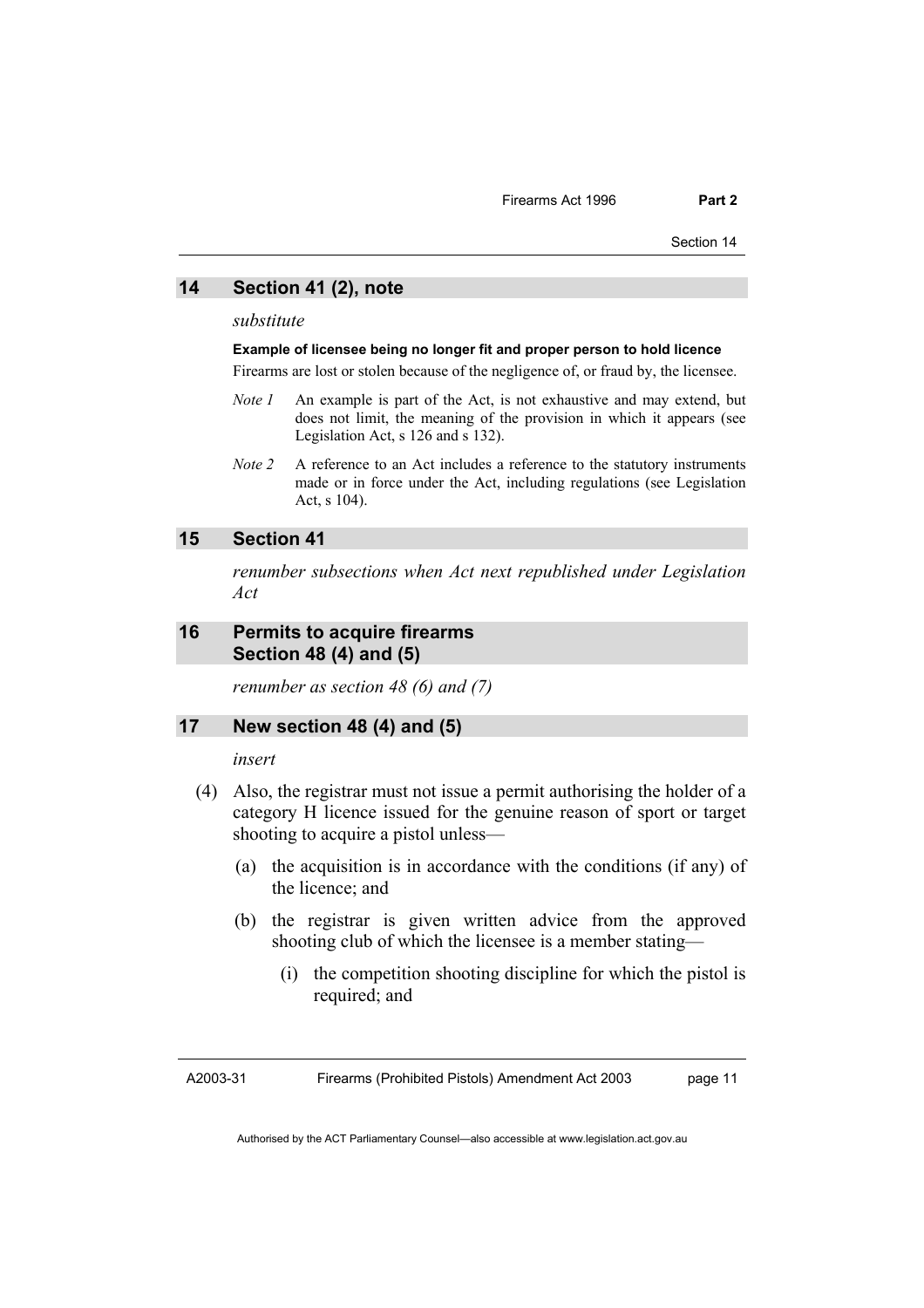Section 18

- (ii) that the club endorses the licensee's application for a permit to acquire the pistol; and
- (iii) the licensee can comply with the requirements of this Act in relation to safety and the storage of firearms.
- *Note* A reference to an Act includes a reference to the statutory instruments made or in force under the Act, including regulations (see Legislation Act, s 104).
- (5) Subsection (4) (b) (i) does not apply to the issue of a permit to acquire a pistol mentioned in section 36A (3) (Special conditions for category H licences for sporting or target shooting).

#### **18 New sections 84A and 84B**

*insert* 

#### **84A Unauthorised manufacture of firearms**

(1) A person commits an offence if the person manufactures a firearm.

Maximum penalty: 1 000 penalty units, imprisonment for 10 years or both.

*Note* For the extended meaning of *firearm*, see s 4A (a).

- (2) Subsection (1) does not apply to a person if the person is authorised by a licence or permit to manufacture the firearm.
- (3) A person commits an offence if the person manufactures a prohibited firearm or a prohibited pistol.

Maximum penalty: 1 500 penalty units, imprisonment for 20 years or both.

- (4) Subsection (3) does not apply to a person if the person is authorised by a licence or permit to manufacture the prohibited firearm or the prohibited pistol.
	- *Note* For the extended meaning of *prohibited firearm*, see s 4A (b).

page 12 Firearms (Prohibited Pistols) Amendment Act 2003

A2003-31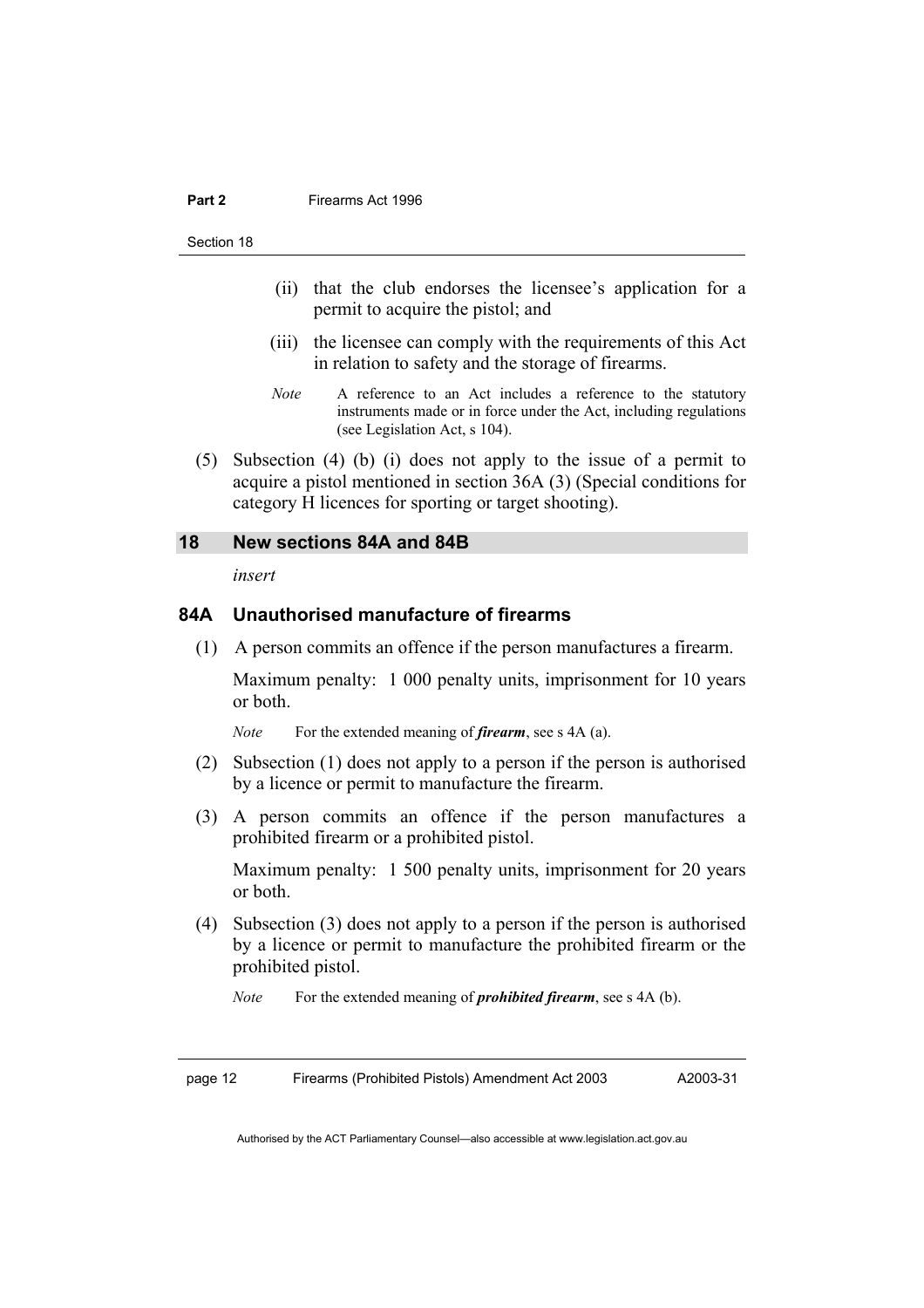(5) In this section:

*manufacture* a firearm includes assemble a firearm from firearm parts.

(6) An offence against this section is a strict liability offence.

# **84B Alternative verdict for offences against s 84A (3)**

- (1) This section applies if, in a prosecution for an offence against section 84A (3), the trier of fact is not satisfied that the defendant is guilty of the offence, but is satisfied beyond reasonable doubt that the defendant is guilty of an offence against section 84A (1) (the *alternative offence*).
- (2) The trier of fact may find the defendant guilty of the alternative offence but only if the defendant has been given procedural fairness in relation to that finding of guilt.

# **19 Section 115**

*substitute* 

# **115 Disclosure by health professionals of certain information**

- (1) This section applies if a health professional believes that—
	- (a) a person to whom the health professional is or has been providing professional services may pose a threat to public safety or a threat to the person's own safety; and
	- (b) the person possesses or has access to a firearm.
- (2) The health professional may tell the registrar about the belief.
- (3) If the health professional acts honestly under this section—
	- (a) the telling of the belief to the registrar is, for all purposes, not a breach of confidence or professional etiquette or ethics, or a breach of a rule of professional conduct, applying to the health professional; and

A2003-31 Firearms (Prohibited Pistols) Amendment Act 2003 page 13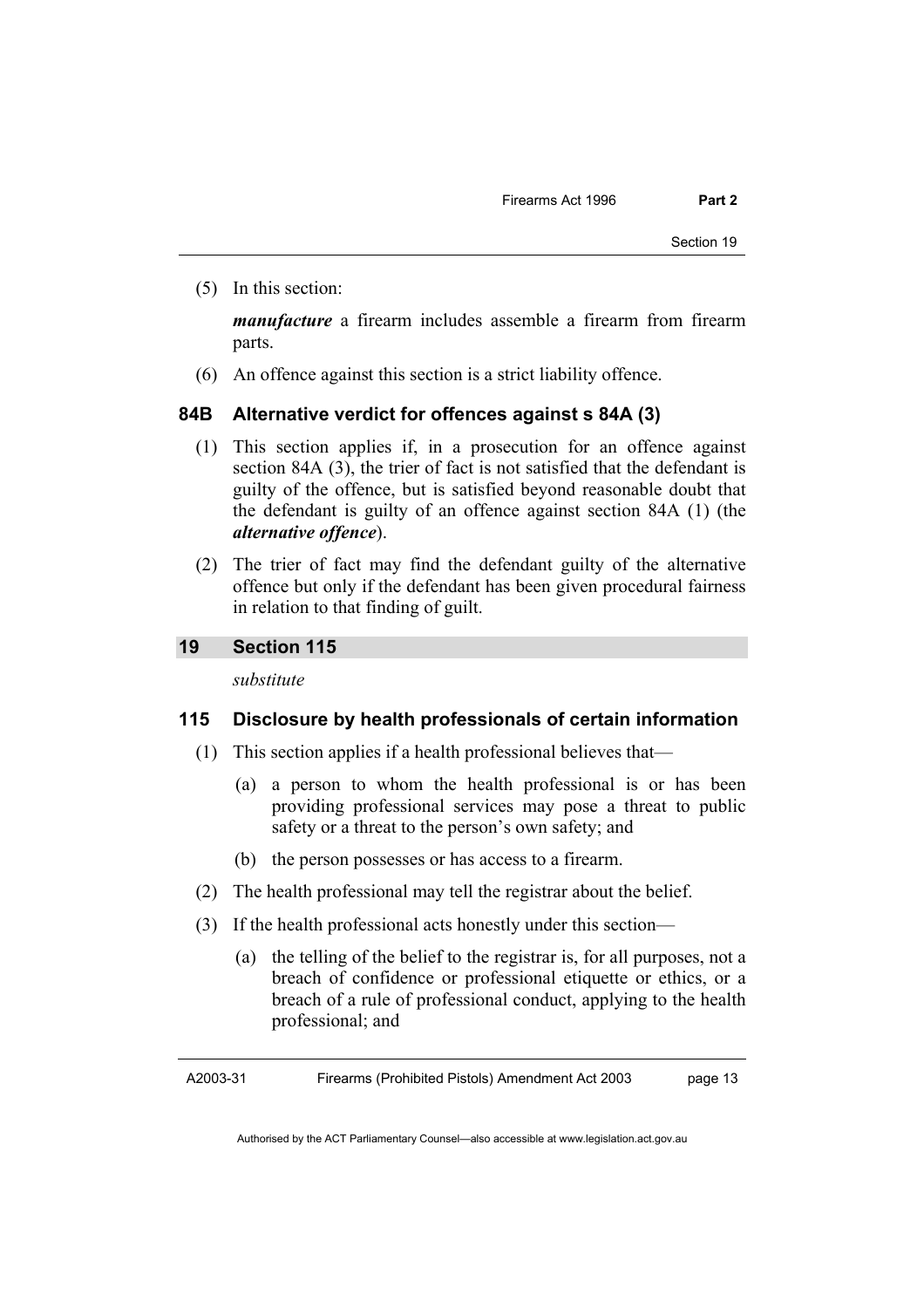Section 20

- (b) civil or criminal liability is not incurred by the health professional only because of the health professional telling the registrar about the belief.
- *Note* The *Civil Law (Wrongs) Act 2002*, s 59 provides a defence of truth and public benefit to civil defamation actions.
- (4) In this section:

*health professional* means any of the following people:

- (a) a doctor, psychologist, nurse or social worker;
- (b) a person who provides professional counselling services;
- (c) anyone else declared under the regulations to be a provider of health-related services.

# **20 Regulation-making power Section 126 (2) (j) and (k)**

*substitute* 

- (j) the approval of shooting ranges and approved shooting ranges; or
- (k) the approval of clubs and approved clubs and their members, including, for example—
	- (i) the conditions applying to the approval of a club; and
	- (ii) the duties of approved clubs in relation to members; and
	- (iii) the reporting obligations of approved clubs; or

#### **21 Section 126 (2), note**

#### *substitute*

*Note* An example is part of the Act, is not exhaustive and may extend, but does not limit, the meaning of the provision in which it appears (see Legislation Act, s 126 and s 132).

page 14 Firearms (Prohibited Pistols) Amendment Act 2003

A2003-31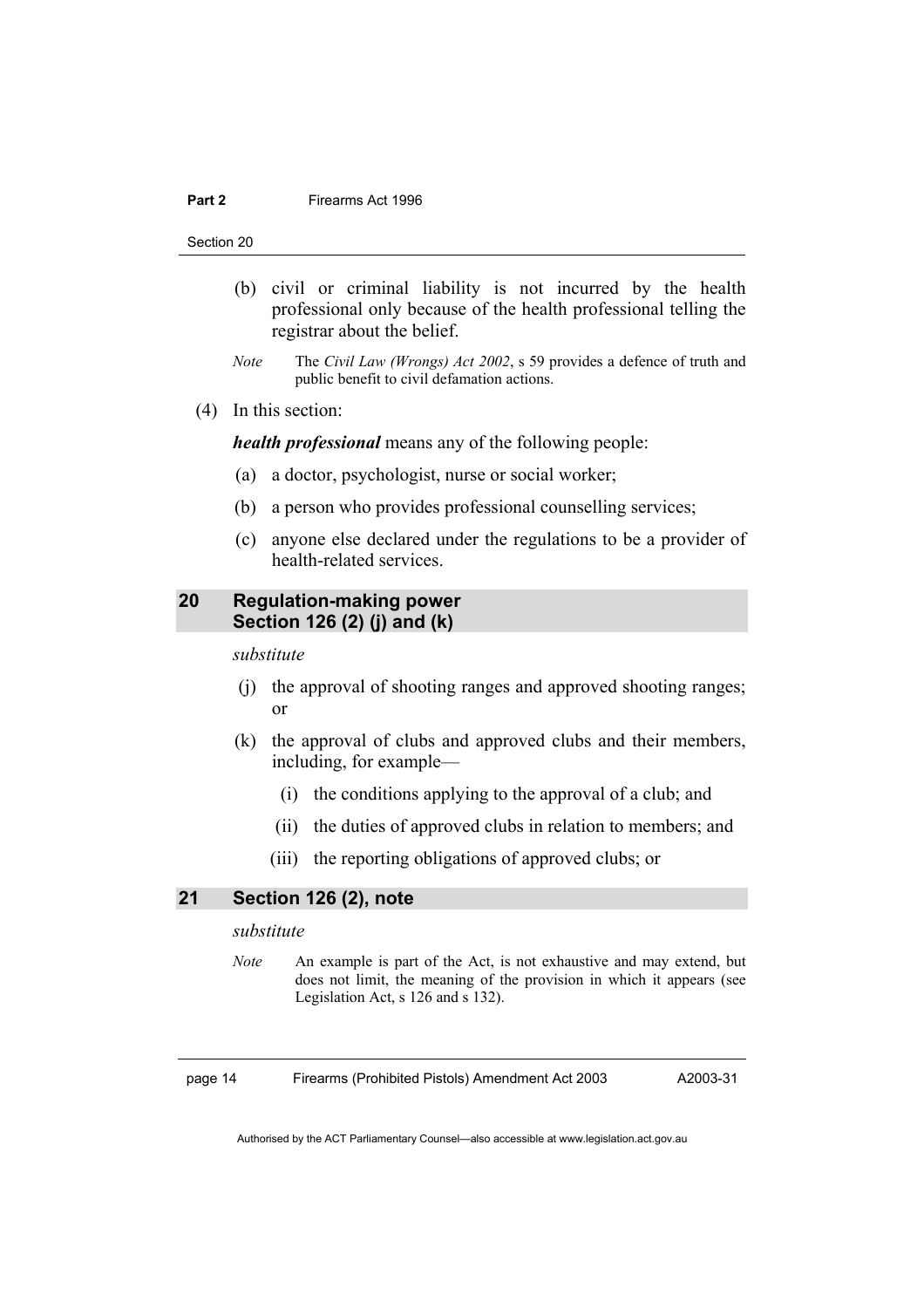Section 22

#### **22 Part 12**

*substitute* 

# **Part 12 Transitional provisions**

# **129 Meaning of** *amnesty period* **for pt 12**

In this part:

*amnesty period* means the period after 30 June 2003 and before 1 January 2004.

#### **130 Existing approved clubs**

- (1) A declaration under section 15 that is in force immediately before the commencement of this section is taken, after the commencement, to be—
	- (a) for an approved club the main objects of which are to conduct recreational hunting activities—the approval of the club as an approved hunting club; and
	- (b) for an approved club that conducts firearms competitions at an approved range—the approval of the club as an approved shooting club.
- (2) An approval of a collectors club or association for section 28 (a) (Collectors licence—restrictions on issue) that is in force immediately before the commencement of this section continues in force after the commencement as if the club or association were approved under section 15 as an approved collectors club.

# **131 Unlicensed target pistol shooters—members of approved shooting clubs**

- (1) This section applies to a person—
	- (a) who has never held a category H licence; and

A2003-31 Firearms (Prohibited Pistols) Amendment Act 2003 page 15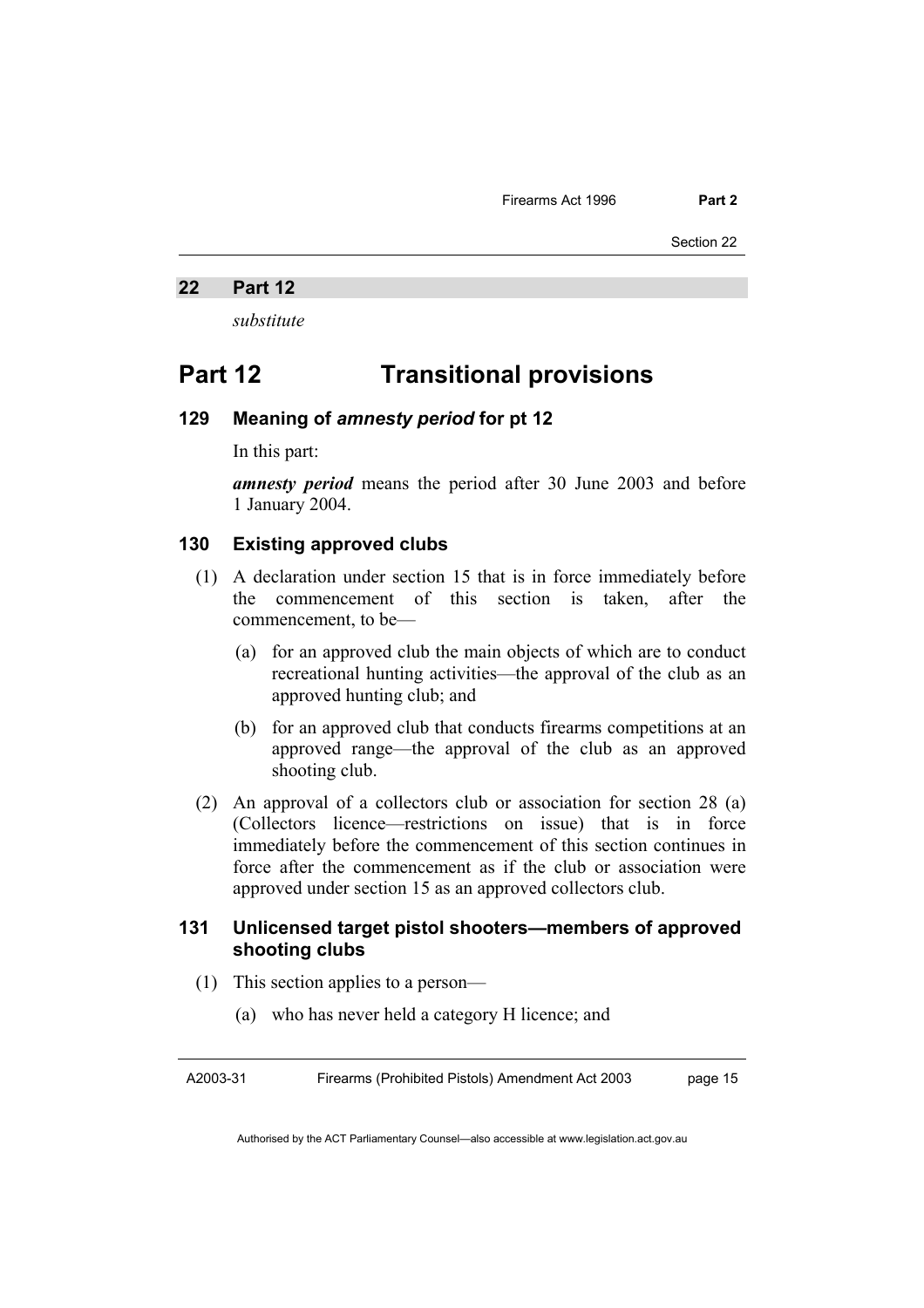Section 22

- (b) who was immediately before 1 July 2003 a member of an approved shooting club; and
- (c) whose membership involves the use of a pistol for sport or target shooting; and
- (d) who is issued a category H licence for the genuine reason of sport or target shooting during the amnesty period.
- (2) If the club certifies to the registrar that the person began to take part in club activities that involved the use of pistols on a stated date, section 36A (Special conditions for category H licences for sporting or target shooting) applies to the person—
	- (a) as if the first 6-month period (the *deemed period*) mentioned in section 36A (2) had begun on that date; and
	- (b) if, after the end of the deemed period, the club certifies to the registrar that the person has complied with the conditions mentioned in section 36A (2)—the second 6-month period mentioned in section 36A (3) begins or began immediately after the end of the deemed period.

# **132 Temporary amnesty for possession of prohibited pistols by licensed target pistol shooters**

- (1) This section applies to a person if—
	- (a) the person acquired a prohibited pistol before 1 July 2003; and
	- (b) the person is the holder of a category H licence issued for the genuine reason of sport or target shooting; and
	- (c) the licence authorises the person to possess the pistol; and
	- (d) the pistol is registered; and
	- (e) the person is not authorised by the regulations, regulation 8A (Authorised possession or use of prohibited pistols for sport or target shooting—Act, sch 2, item 5, col 4) to possess the pistol.

page 16 Firearms (Prohibited Pistols) Amendment Act 2003

A2003-31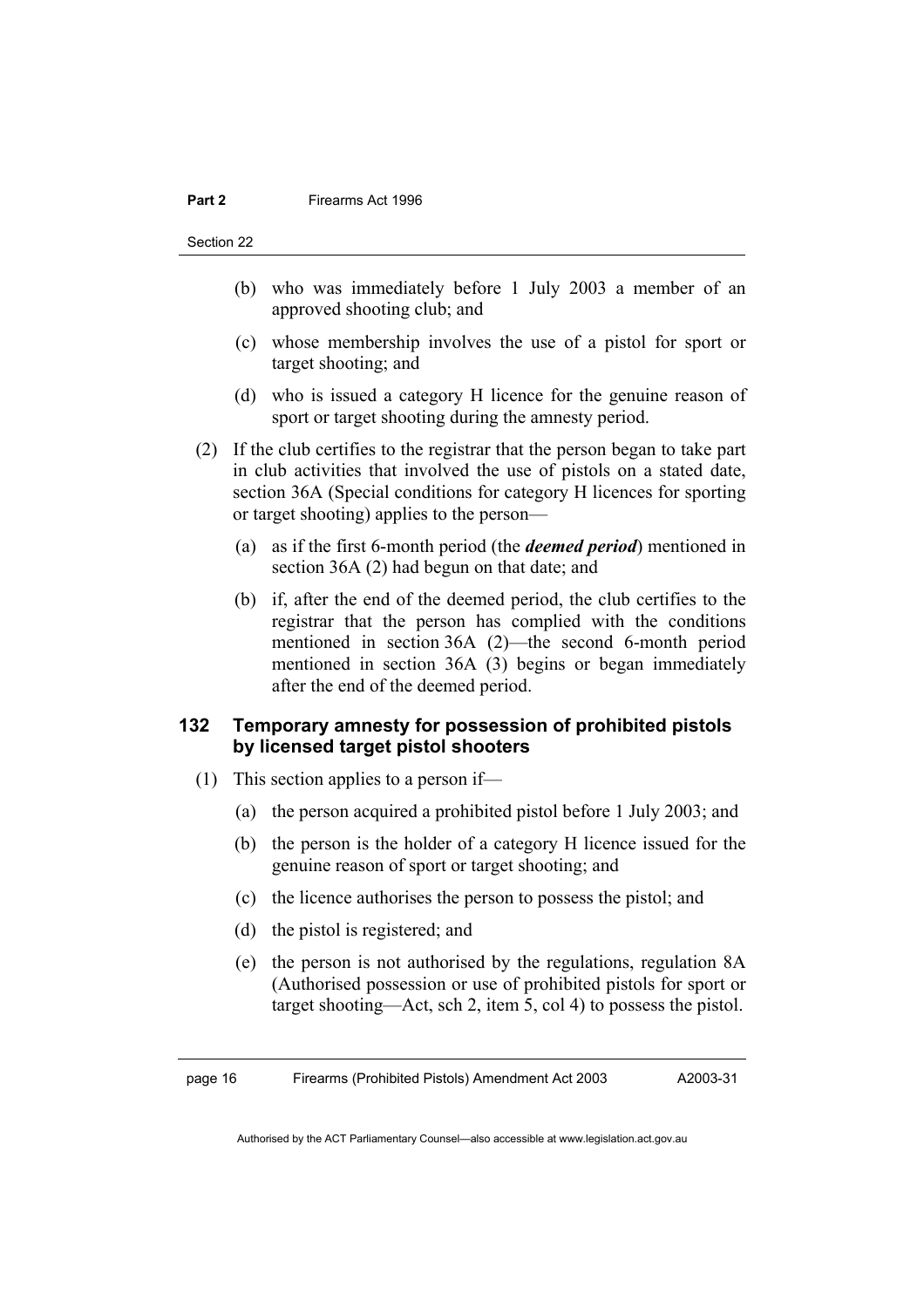- (2) The person does not commit an offence against section 16 (Unauthorised possession or use of firearms prohibited) in relation to the possession of the pistol during the amnesty period.
- (3) To remove any doubt, this section does not authorise the person to use the pistol.

# **133 Temporary amnesty for possession of post-1946 pistols by licensed collectors**

- (1) This section applies to a person if—
	- (a) the person acquired a post-1946 pistol before 1 July 2003; and
	- (b) the person is the holder of a collectors licence authorising the person to possess the pistol; and
	- (c) the pistol is registered.
- (2) The person does not commit an offence against section 16 (Unauthorised possession or use of firearms prohibited) in relation to the possession of the pistol after 30 June 2003 and before 1 July 2004.
	- *Note* This section allows a licensed collector to meet the minimum 1 year approved collectors club membership requirement under s 23 (4), table, item 8.1 (a).
- (3) To remove any doubt, this section does not authorise the person to use or display a post-1946 pistol.
- (4) In this section:

*post-1946 pistol* means a pistol manufactured after 1946.

## **134 Temporary licensing and registration amnesty for pre-1900 percussion pistols**

 (1) This section applies to a person who acquired a pre-1900 percussion pistol before 1 July 2003.

A2003-31 Firearms (Prohibited Pistols) Amendment Act 2003 page 17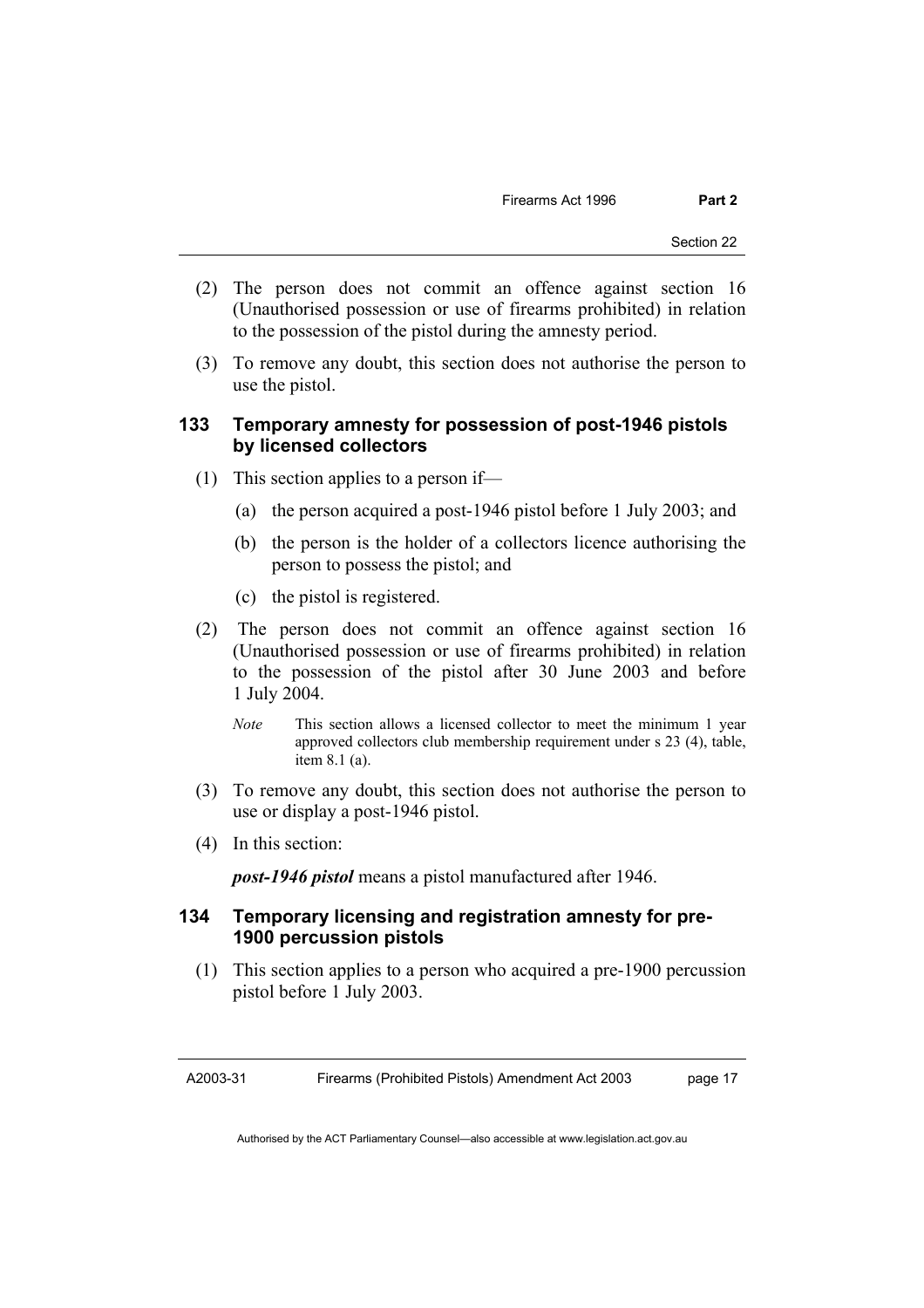Section 22

- (2) The person is, during the amnesty period, exempt from a requirement under this Act—
	- (a) to hold a licence or permit authorising possession of the pistol; and
	- (b) for the pistol to be registered.
- (3) To remove any doubt, this section does not authorise the person to use a pre-1900 percussion pistol.
- (4) In this section:

*pre-1900 percussion pistol* means a percussion-fired pistol manufactured before 1 January 1900.

#### **135 Compensation for surrendered prohibited pistols licensed pistol shooters**

- (1) This section applies to a person if—
	- (a) the person acquired a prohibited pistol before 1 July 2003; and
	- (b) the person is the holder of a category H licence issued for the genuine reason of sport or target shooting; and
	- (c) the licence authorises the person to possess or use the pistol; and
	- (d) the pistol is registered; and
	- (e) because of the making of the *Firearms (Prohibited Pistols) Amendment Act 2003*, the person either—
		- (i) ceases to have a genuine reason for possessing or using the pistol; or
		- (ii) ceases to be authorised under this Act to possess or use the pistol; and

page 18 Firearms (Prohibited Pistols) Amendment Act 2003

A2003-31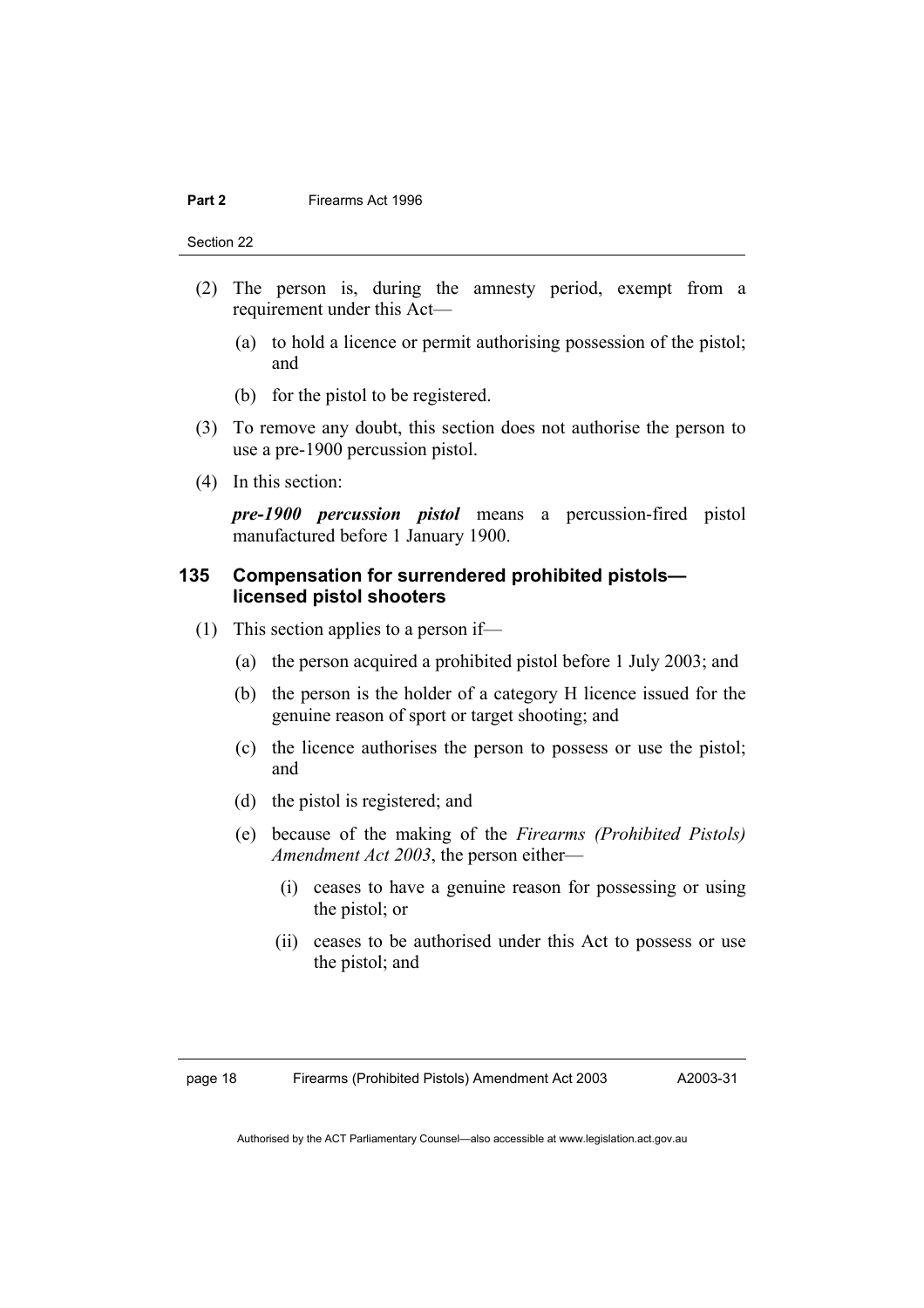- (f) the person surrenders the pistol to a police officer during the amnesty period.
- *Note* A reference to an Act includes a reference to the statutory instruments made or in force under the Act, including regulations (see Legislation Act, s 104).
- (2) The person is entitled to the compensation prescribed under the regulations for the pistol.

#### **136 Compensation for surrendered prohibited pistols licensed firearms dealers**

A licensed firearms dealer is entitled to the compensation prescribed under the regulations for a prohibited pistol if—

- (a) the dealer acquired or ordered the pistol before 20 December 2002; and
- (b) the dealer surrenders the pistol to a police officer during the amnesty period.

# **137 Compensation and mandatory licence disqualification licensed pistol shooters withdrawing from pistol shooting**

- (1) This section applies to a person if—
	- (a) the person is the holder of a category H licence issued for the genuine reason of sport or target shooting; and
	- (b) the person cannot comply with the applicable minimum participation rate mentioned in the *Firearms Regulations 1997*, regulation 4A (2), table of shooting club participation rates because of the making of the *Firearms (Prohibited Pistols) Amendment Act 2003*; and
	- (c) during the amnesty period the person surrenders to a police officer—
		- (i) the licence; and

A2003-31 Firearms (Prohibited Pistols) Amendment Act 2003 page 19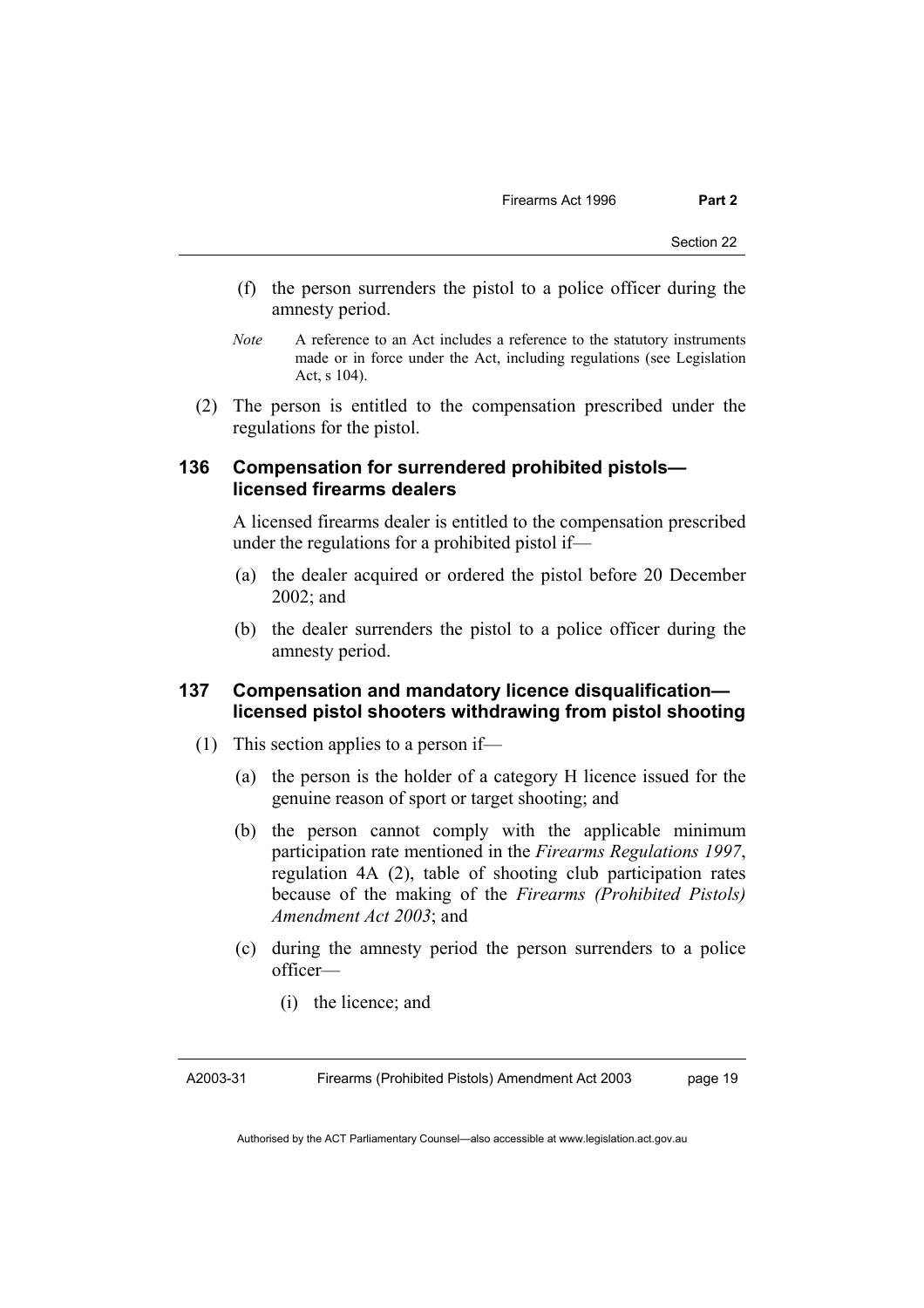Section 22

- (ii) all registered pistols that the person is authorised to possess under the licence.
- (2) The person is entitled to the compensation prescribed under the regulations for the pistols.
- (3) The licence (and any other licence that authorises the person to possess a pistol for the genuine reason of sport or target shooting) is automatically cancelled on the surrender of the licence.
- (4) The registrar must not issue to the person a category H licence for the genuine reason of sport or target shooting during the period of 5 years beginning on the day after the day the person complied with subsection  $(1)$  (c).
- (5) This section expires on 1 January 2009.

# **138 Compensation for surrendered post-1946 pistols licensed collectors not authorised to possess pistols**

- (1) This section applies to a person if—
	- (a) the person acquired a post-1946 pistol before 1 July 2003; and
	- (b) the person was, immediately before 1 July 2003, the holder of a collectors licence that authorised the person to possess the pistol; and
	- (c) the pistol is registered; and
	- (d) the person ceases to be authorised under this Act to possess the pistol because of the making of the *Firearms (Prohibited Pistols) Amendment Act 2003*; and
	- (e) the person surrenders the pistol to a police officer during the amnesty period.
- (2) The person is entitled to the compensation prescribed under the regulations for the pistol.
- (3) In this section:

page 20 Firearms (Prohibited Pistols) Amendment Act 2003

A2003-31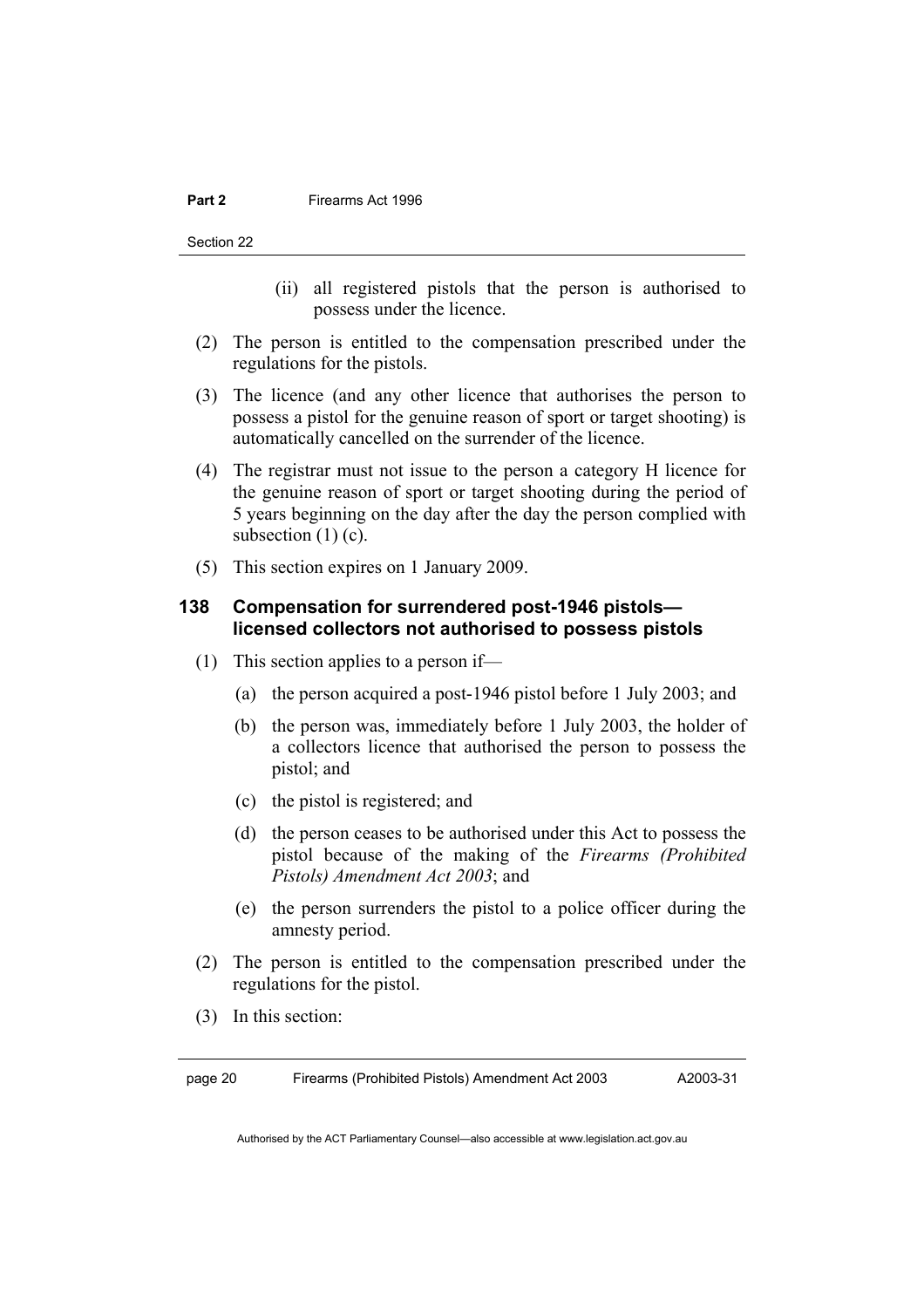*post-1946 pistol* means a pistol manufactured after 1946.

#### **139 Regulations to prescribe compensation for parts etc of surrendered pistols**

- (1) This section applies in relation to parts, accessories and ammunition for a pistol for which a person is entitled under this part to be paid compensation.
- (2) The regulations must provide for the payment of compensation to the person for the parts, accessories and ammunition surrendered by the person to a police officer during the amnesty period.
- (3) For subsection (2), the regulations may prescribe—
	- (a) the parts, accessories and ammunition for which the compensation is, or is not, payable; and
	- (b) the circumstances in which the compensation is, or is not, payable; and
	- (c) the amount of the compensation or how the amount of compensation is to be worked out.

#### **140 Regulations to prescribe valuation dispute resolution procedure**

The regulations must provide a procedure for resolving disputes about the value of pistols, and parts, accessories and ammunition for pistols, surrendered by a person to a police officer for which the person is entitled under this part to be paid compensation.

# **141 Regulations modifying pt 12**

The regulations may modify the operation of this part to make provision in relation to any matter that is not, or is not in the Executive's opinion adequately, dealt with in this part.

A2003-31

page 21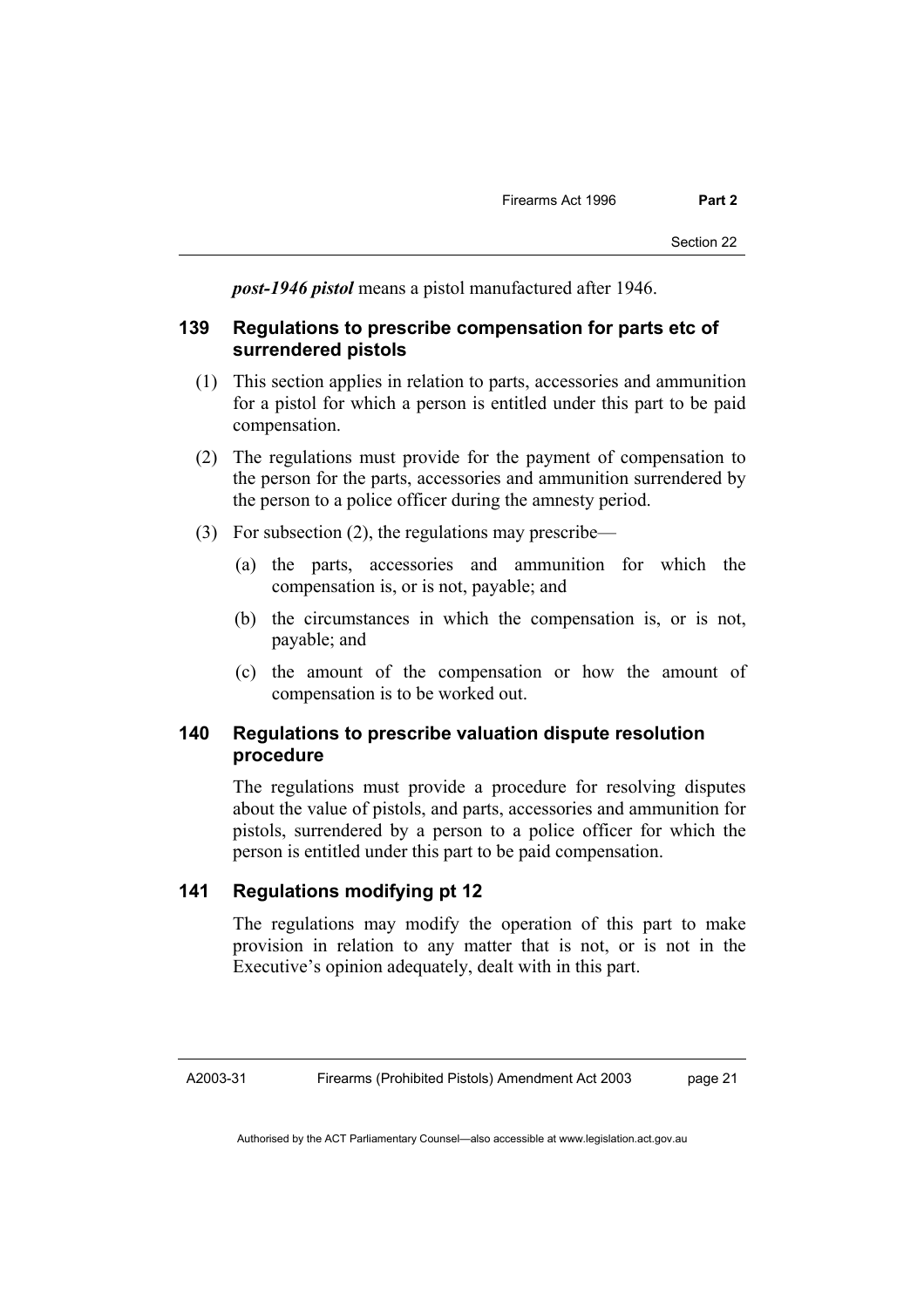Section 23

# **142 Expiry of transitional provisions**

Sections 129 to 136, 138 to 141 and this section expire on 1 July 2004.

# **23 Schedule 2, item 5**

*substitute* 

| category<br>H licence<br>(pistols) | pistols (including)<br>blank fire pistols and<br>air pistols), other<br>than prohibited<br>firearms | The licensee is authorised<br>to possess or use a<br>registered pistol to which<br>the licence applies for the<br>purpose established by the<br>licensee as the genuine.<br>reason for having the<br>licence. |
|------------------------------------|-----------------------------------------------------------------------------------------------------|---------------------------------------------------------------------------------------------------------------------------------------------------------------------------------------------------------------|
|                                    |                                                                                                     | However, the licensee is<br>only authorised to possess<br>or use a registered<br>prohibited pistol in<br>accordance with the<br>regulations.                                                                  |

page 22 Firearms (Prohibited Pistols) Amendment Act 2003

A2003-31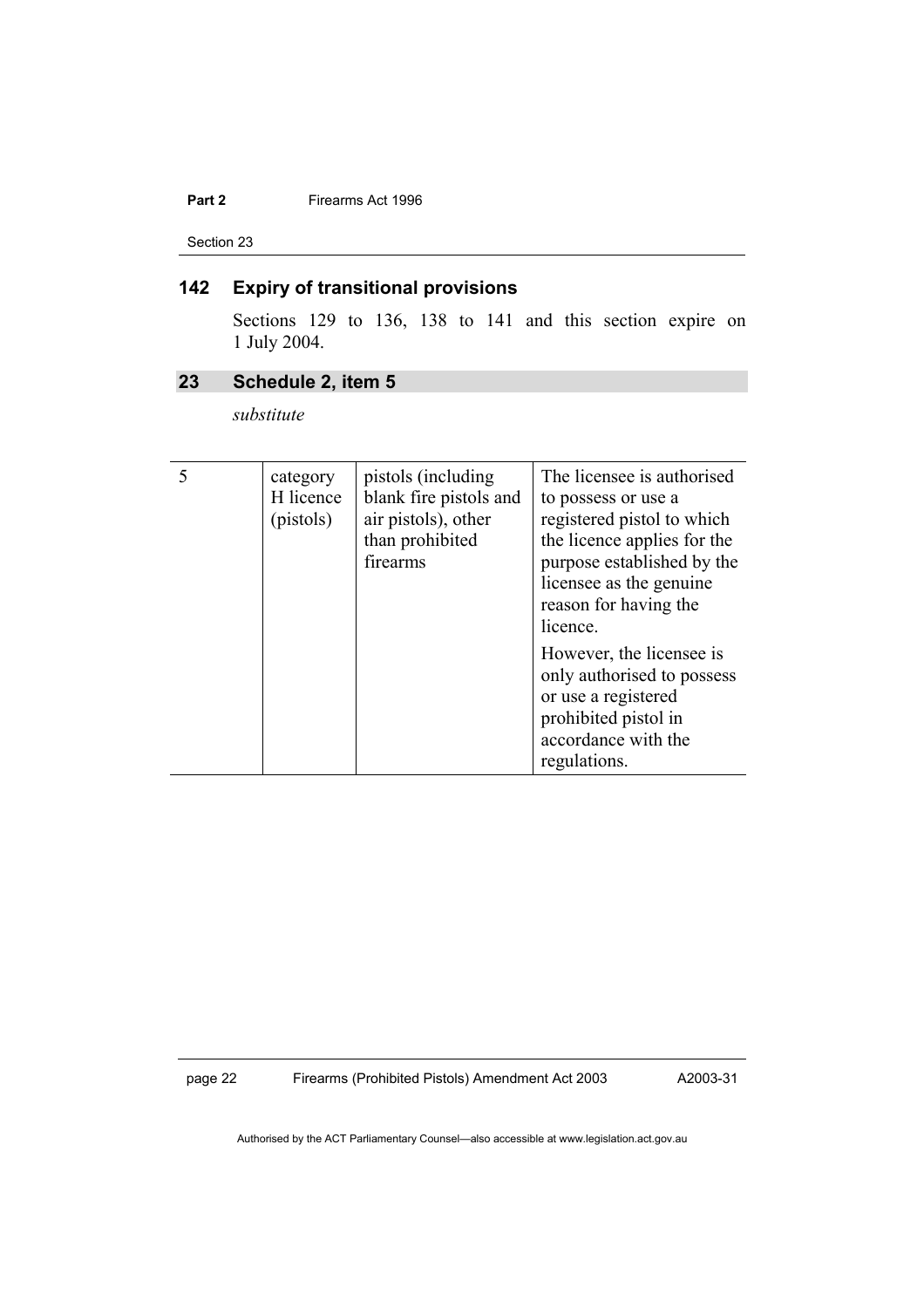# **Part 3 Firearms Regulations 1997**

#### **24 Regulations amended—pt 3**

This part amends the *Firearms Regulations 1997*.

#### **25 Interpretation Regulation 3 (1), new definition of** *target pistol shooter*

*insert* 

*target pistol shooter*, for part 3A (Clubs)—see regulation 31A.

#### **26 Regulation 3 (as amended)**

*renumber as regulation 2* 

#### **27 New regulations 3 and 3A**

*insert* 

### **3 Notes**

A note included in these regulations is explanatory and is not part of these regulations.

*Note* See Legislation Act, s 127 (1), (4) and (5) for the legal status of notes.

#### **3A Offences against regulations—application of Criminal Code etc**

Other legislation applies in relation to offences against these regulations.

*Note 1 Criminal Code* 

 The Criminal Code, ch 2 applies to the following offence against these regulations (see Code, pt 2.1):

A2003-31

Firearms (Prohibited Pistols) Amendment Act 2003

page 23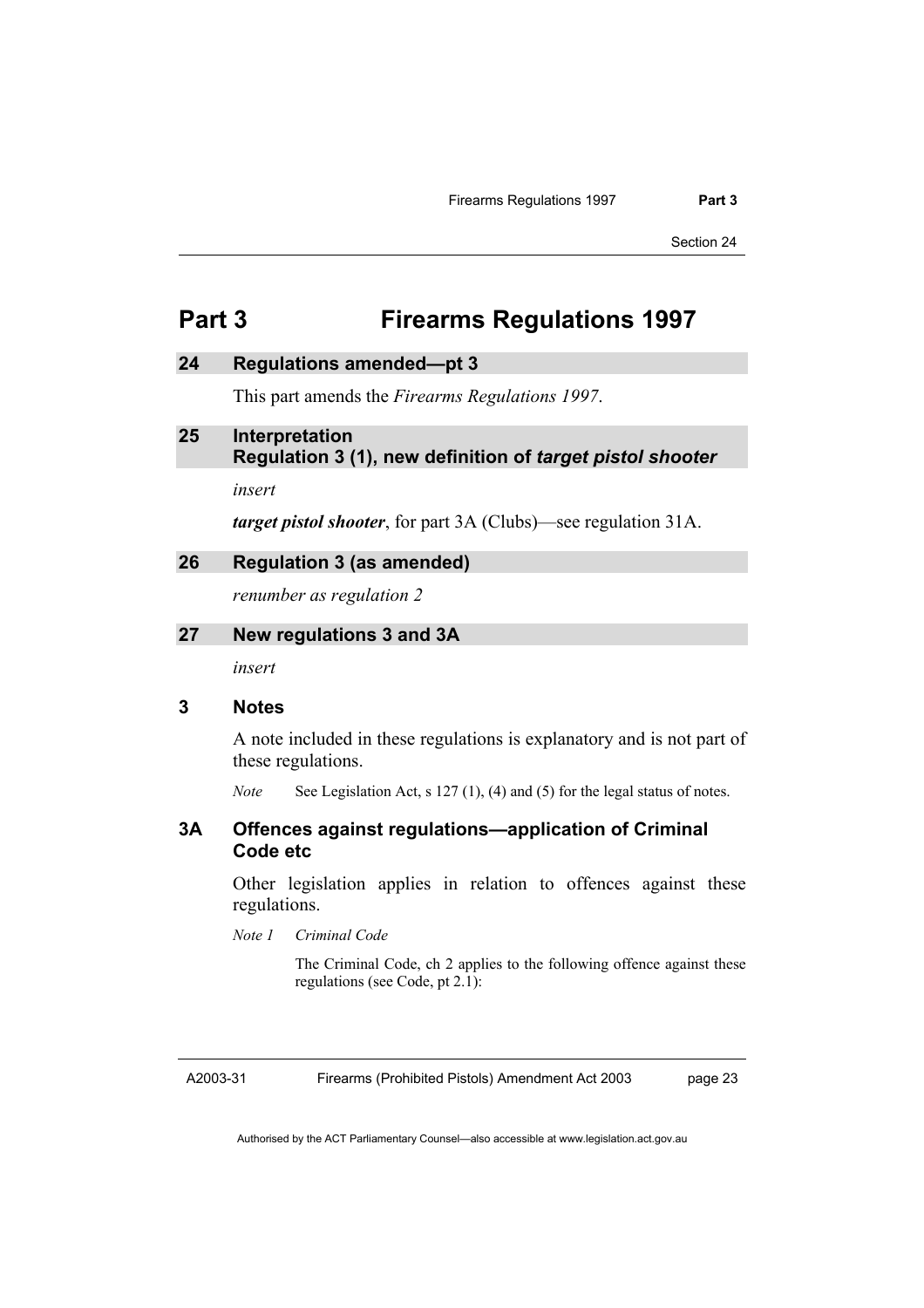#### **Part 3 Firearms Regulations 1997**

Section 28

• reg 31D (Target pistol shooters to notify club of change of name or address).

 The chapter sets out the general principles of criminal responsibility (including burdens of proof and general defences), and defines terms used for offences to which the Code applies (eg *conduct*, *intention*, *recklessness* and *strict liability*).

*Note 2 Penalty units*

 The Legislation Act, s 133 deals with the meaning of offence penalties that are expressed in penalty units.

# **28 Not firearms Regulation 4 (a)**

*substitute* 

- (a) a firearm (other than a percussion-fired pistol) manufactured before 1 January 1900 for which ammunition is not readily commercially available;
	- *Note* The effect of this provision is that the Act applies to a percussion-fired pistol whenever it was manufactured but does not apply to any other kind of firearm manufactured before 1 January 1900.

#### **29 New regulation 4A**

*in division 2.1, insert* 

# **4A Minimum participation rates for members of approved clubs—Act, s 4, def** *active***, par (a)**

- (1) A member of an approved hunting club must, in each calendar year, take part in 4 activities of any approved hunting club that take place on separate days.
- (2) A member of an approved shooting club mentioned in an item in the table of shooting club participation rates, column 2 must comply with the minimum participation rate mentioned in the item, column 3.

page 24 Firearms (Prohibited Pistols) Amendment Act 2003

A2003-31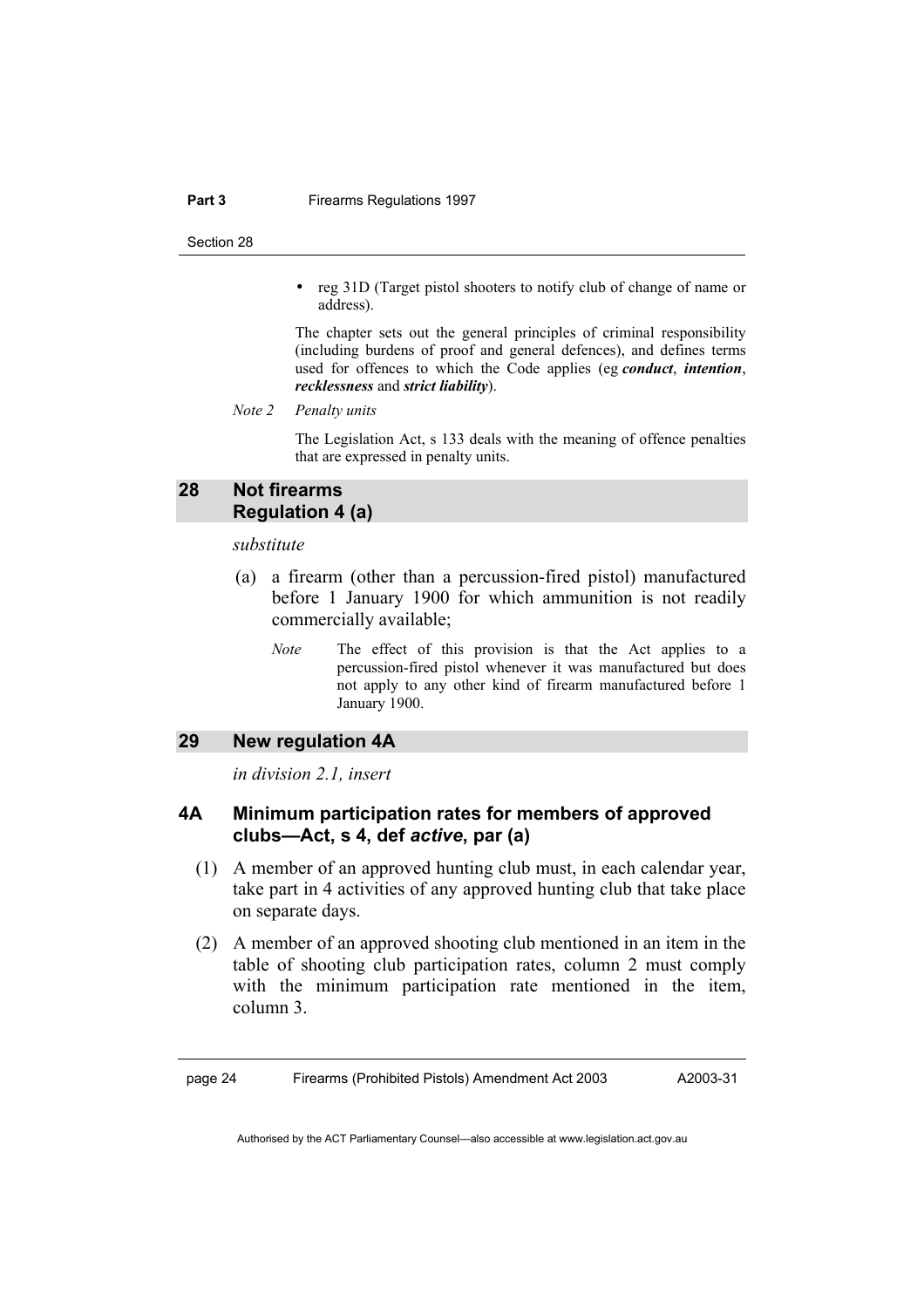Firearms Regulations 1997 **Part 3** 

| column 1<br>item | column <sub>2</sub><br>member                                                                                                    | column 3<br>minimum participation rate                                                                                                                                                                                                                                                                                                                                                                                                                |
|------------------|----------------------------------------------------------------------------------------------------------------------------------|-------------------------------------------------------------------------------------------------------------------------------------------------------------------------------------------------------------------------------------------------------------------------------------------------------------------------------------------------------------------------------------------------------------------------------------------------------|
| 1                | the holder of a<br>licence, other than a<br>category H licence                                                                   | The holder must, in each calendar year, take part<br>in 4 activities of any approved shooting club that<br>take place on separate days.                                                                                                                                                                                                                                                                                                               |
| $\overline{2}$   | the holder of a<br>category H licence                                                                                            | The holder must, in each 6-month period<br>mentioned in the Act, section 36A, take part in-                                                                                                                                                                                                                                                                                                                                                           |
|                  | to whom the Act,<br>section 36A (Special<br>conditions for<br>category H licences<br>for sporting or target<br>shooting) applies | 6 shooting competitions that are conducted<br>(a)<br>or organised by an approved shooting club<br>of which the licensee is a member (the<br><i>member's club</i> ) and that take place on<br>separate days; and<br>if the licensee is authorised by the licence to<br>(b)<br>use 2 or more kinds of pistols—4 shooting<br>competitions (or other shooting events) that<br>are conducted or organised by the member's<br>club for each kind of pistol. |
| 3                | the holder of a<br>category H licence,<br>other than a person<br>to whom the Act,<br>section 36A applies                         | The holder must, in each 12-month period of the<br>licence, take part in-<br>6 shooting competitions that are conducted<br>(a)<br>or organised by the member's club that take<br>place on separate days; and                                                                                                                                                                                                                                          |
|                  |                                                                                                                                  | if the licensee is authorised by the licence to<br>(b)<br>use 2 or more kinds of pistols—4 shooting<br>competitions (or other shooting events) that<br>are conducted or organised by the member's<br>club for each kind of pistol.                                                                                                                                                                                                                    |

# **Table of shooting club participation rates**

# **30 Category C licences Regulation 5 (3) (a)**

*substitute* 

(a) on an approved shooting range; and

A2003-31

Firearms (Prohibited Pistols) Amendment Act 2003

page 25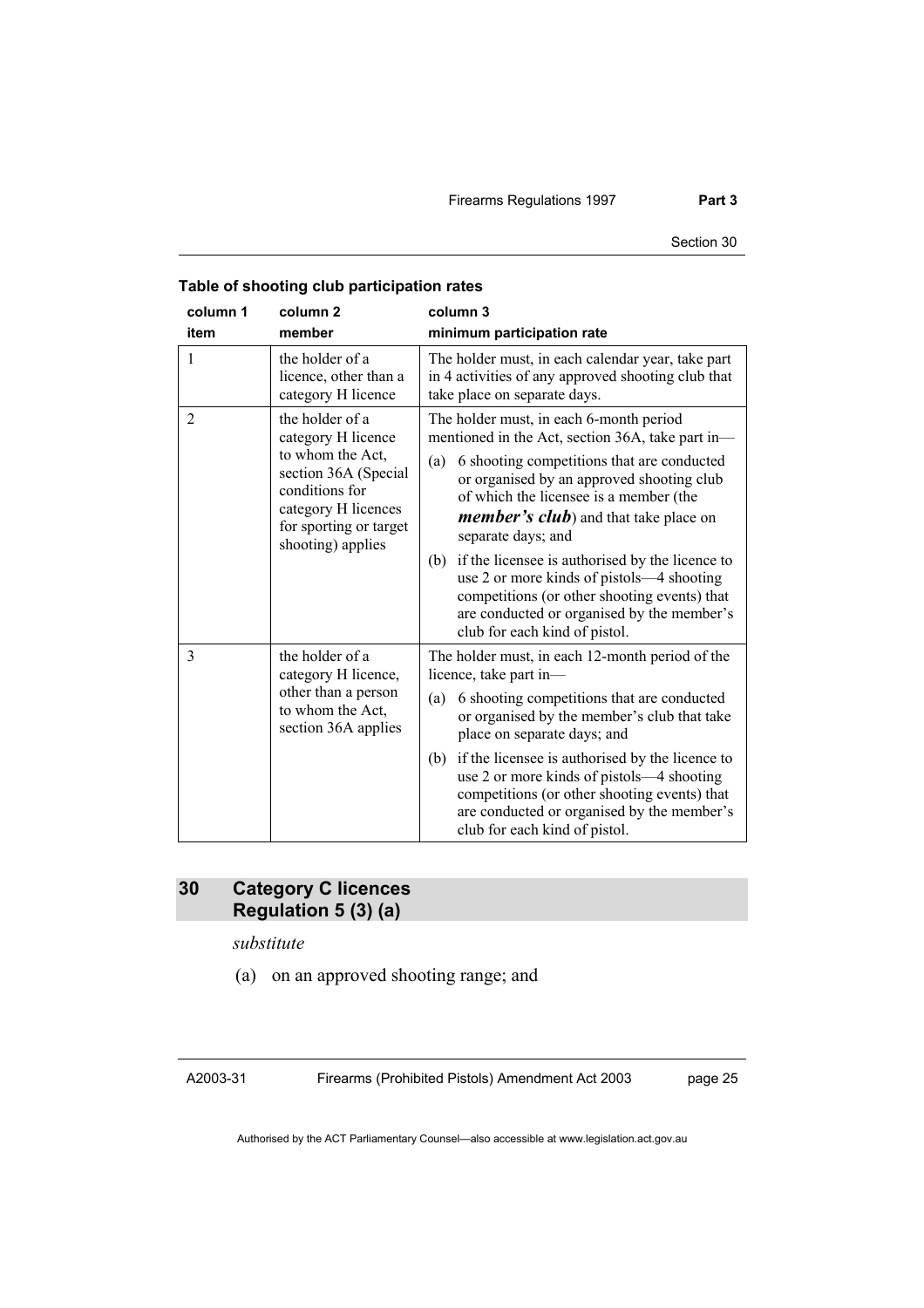#### **Part 3 Firearms Regulations 1997**

Section 31

### **31 Applications for licences—particulars and documents Regulation 6 (1) (t)**

#### *substitute*

- (t) for an applicant whose genuine reason for possessing or using a firearm is firearms collection, a document from the approved collectors club of which the applicant is a member stating that—
	- (i) the applicant is a member of the club; and
	- (ii) for a licence that permits the applicant to collect pistols manufactured after 1946—the collection has a thematic structure and the applicant researches or studies firearms; and
	- (iii) for a licence that permits the applicant to collect any other kind of firearm—the collection has a genuine historical or thematic structure or a genuine commemorative or investment value;

### **32 New regulation 8A**

*insert* 

# **8A Authorised possession or use of prohibited pistols for sport or target shooting—Act, sch 2, item 5, col 4**

- (1) The holder of a category H licence issued for the genuine reason of sport or target shooting is authorised to possess and use a registered prohibited pistol of more than 9.65mm calibre, but not more than 11.43mm calibre, for the purposes of—
	- (a) taking part in any of the following kinds of pistol shooting competitions:
		- (i) an approved competition that involves the pistol target shooting discipline known as Metallic Silhouette;

page 26 Firearms (Prohibited Pistols) Amendment Act 2003 A2003-31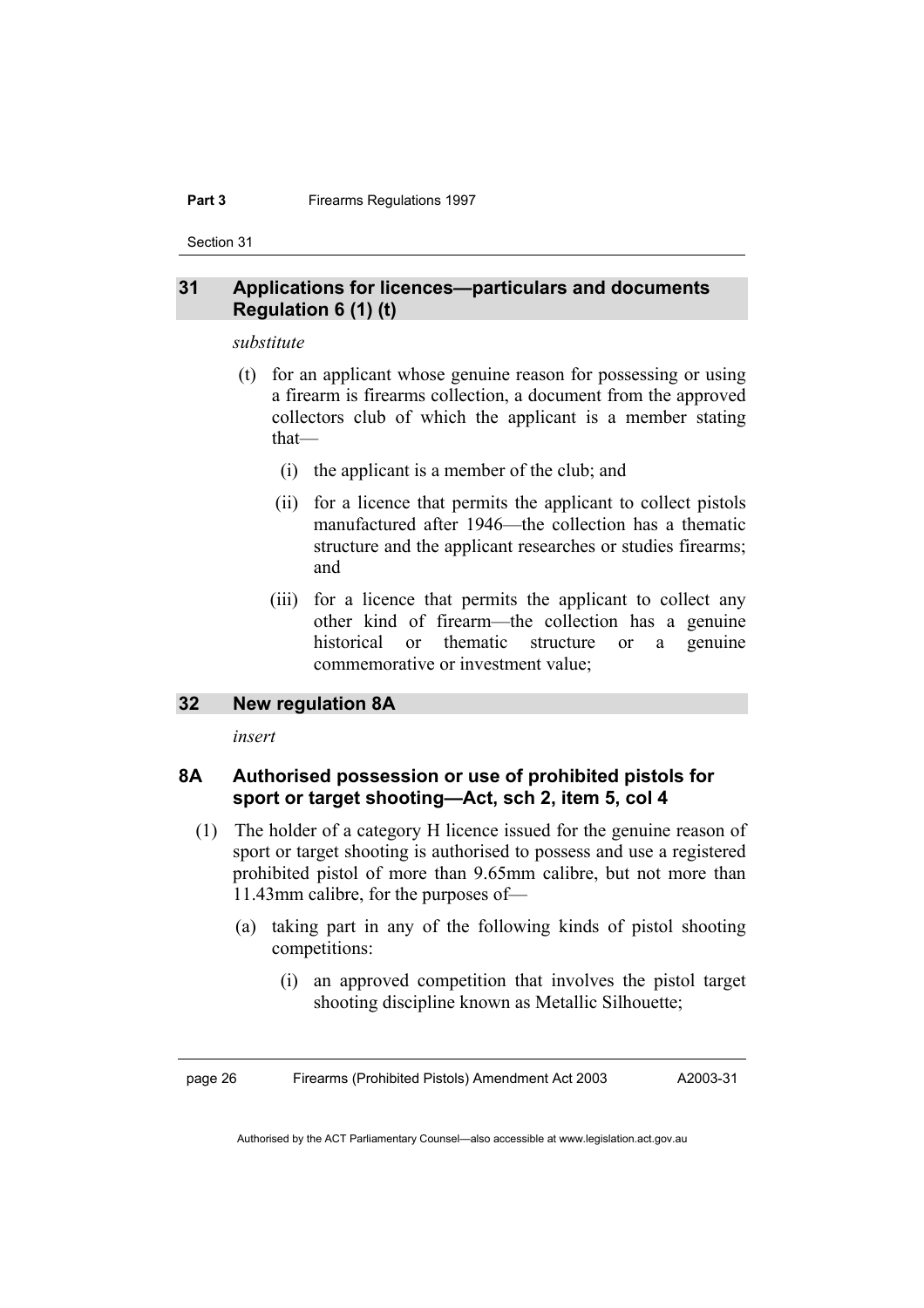- (ii) an approved competition that involves the pistol target shooting discipline known as Single Action; and
- (b) practicing on an approved shooting range for such a competition.
- *Note* This subregulation applies to a pistol of more than 0.38 inch calibre but not more than 0.45 inch calibre.
- (2) The holder of a category H licence issued for the genuine reason of sport or target shooting is authorised to possess and use a registered prohibited pistol that has a barrel length of less than 120mm for the purposes of—
	- (a) taking part in an approved specialised target shooting competition; and
	- (b) practicing on an approved shooting range for such a competition.
- (3) In this regulation:

*approved*, for a competition, means a competition that is conducted or organised by an approved shooting club and approved by the registrar.

#### **33 New part 3A**

*insert* 

# **Part 3A Clubs**

## **31A Meaning of** *target pistol shooter* **for pt 3A**

In this part:

*target pistol shooter*, for an approved shooting club, means—

 (a) a person who is a member of the club and the holder of a category H licence issued for the genuine reason of sport or target shooting; or

A2003-31 Firearms (Prohibited Pistols) Amendment Act 2003 page 27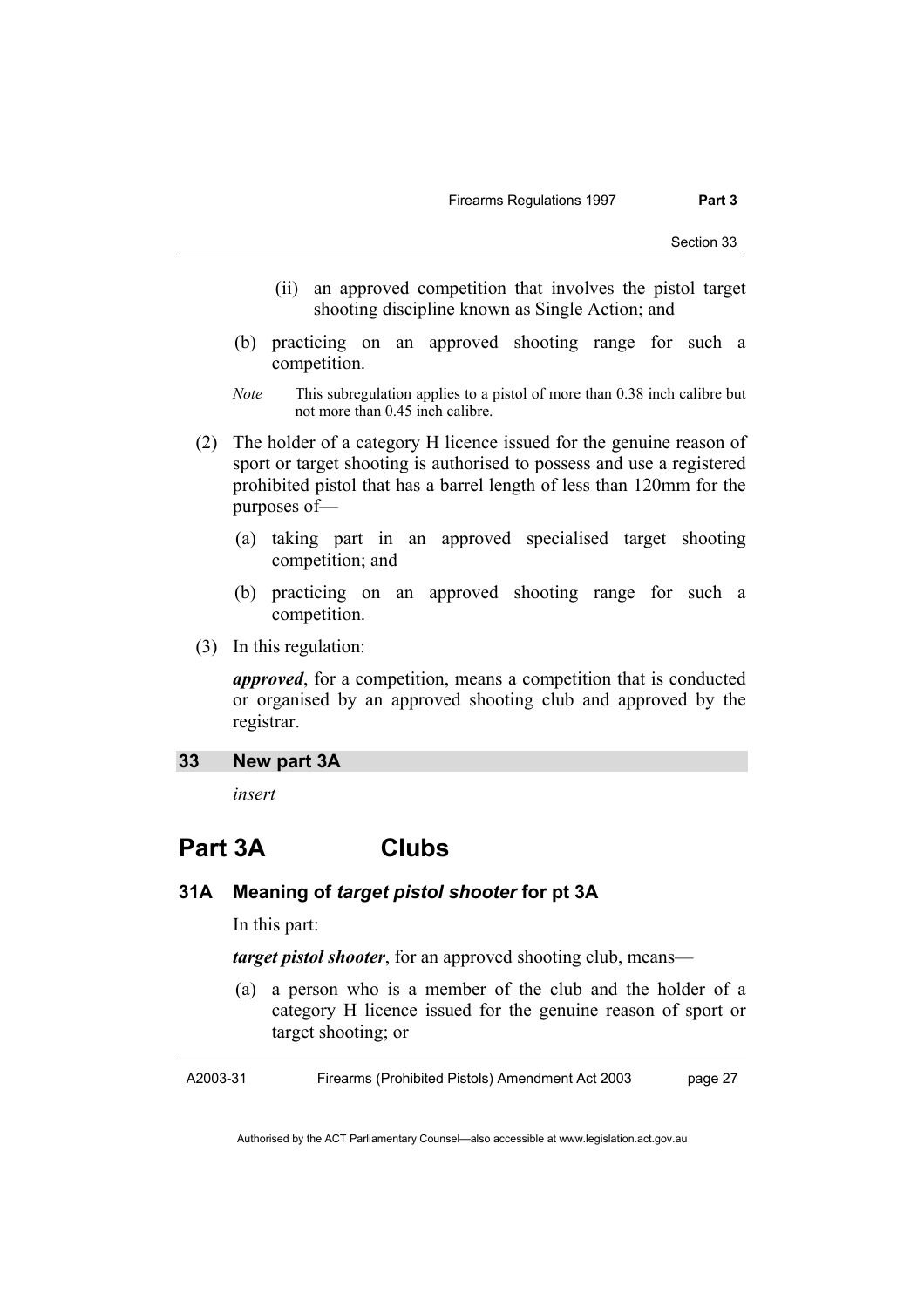Section 33

 (b) a person who has applied for membership of the club and the person's membership will involve the use of a pistol for sport or target shooting.

#### **31B Conditions of approval of shooting clubs—Act, s 15 (5)**

- (1) The approval of a shooting club is subject to the following conditions:
	- (a) the club may admit a target pistol shooter as a member only if—
		- (i) the person provides a statement supplied by a police officer about the person's criminal history (if any); and
		- (ii) the person provides 2 character references from people who are at least 18 years old and who have known the person for at least 2 years; and
		- (iii) the secretary or other relevant office-holder of the club is satisfied that the person has provided—
			- (A) the name of any other approved shooting club of which the person is a member; and
			- (B) a statement of the pistols owned by the person;
	- (b) if a target pistol shooter leaves the club or does not renew the person's membership, the secretary or other relevant officeholder of the club must, within 14 days after the day the membership change happens, give the registrar, in writing, the full name and residential address of the person and the date the membership change happened;
	- (c) the secretary or other relevant office-holder of the club must, within 14 days after the day the club is told of a change in the name or residential address of a target pistol shooter, give the registrar, in writing, details of the change;

A2003-31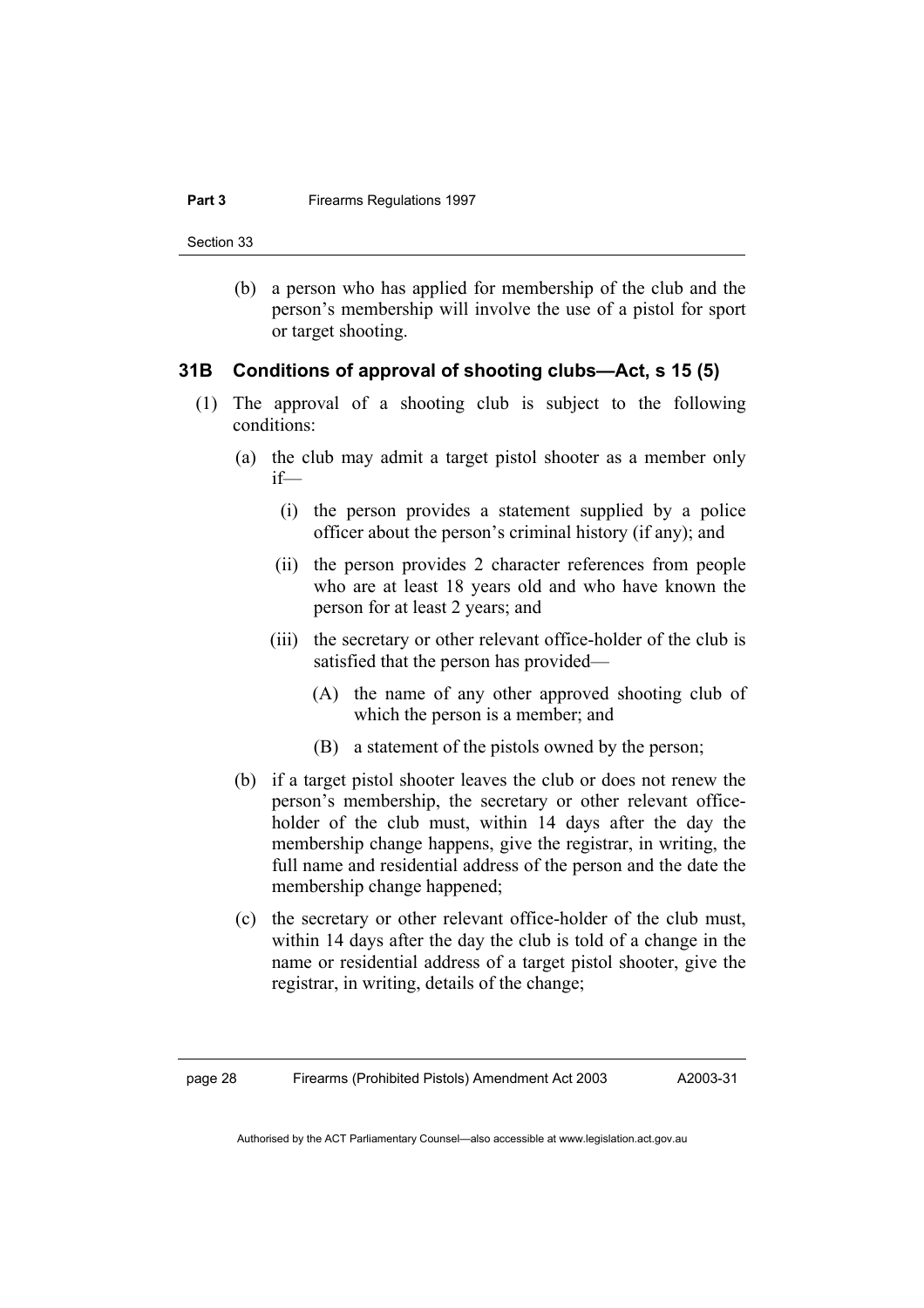Firearms Regulations 1997 **Part 3** 

- (d) if the club decides to suspend or cancel the membership of a target pistol shooter, the secretary or other relevant officeholder must, within 7 days after the day the decision is made, tell the registrar in writing that the person's membership has been suspended or cancelled and the reasons for the suspension or cancellation;
- (e) the secretary or other relevant office-holder of the club must, as soon as practicable after each 1 July, give the registrar a return for the previous financial year that states—
	- (i) the full name and residential address of club members who are target pistol shooters (*relevant members*) as at the date of the return; and
	- (ii) the number and kind of activities mentioned in regulation 4A each relevant member took part in during the period to which the return relates; and
	- (iii) the pistols known by the club, or the secretary or other relevant office-holder, to be owned by each relevant member during the period to which the return relates;
	- *Note* If a form is approved under the Act, s 125A (Approved forms) for a return, the form must be used.
- (f) if the secretary or other relevant officer-holder of the club is of the belief that a club member who is a target pistol shooter, or an applicant for membership who is a target pistol shooter, may pose a threat to public safety or a threat to the person's own safety if in possession of a pistol, the secretary or officeholder must tell the registrar about the belief;
- (g) the club must ensure that a person whose category H licence has been suspended or cancelled does not use a pistol on any approved shooting range owned or used by the club.
- (2) A civil or criminal proceeding does not lie against the club or the secretary or other relevant office-holder of the club in relation to

A2003-31 Firearms (Prohibited Pistols) Amendment Act 2003 page 29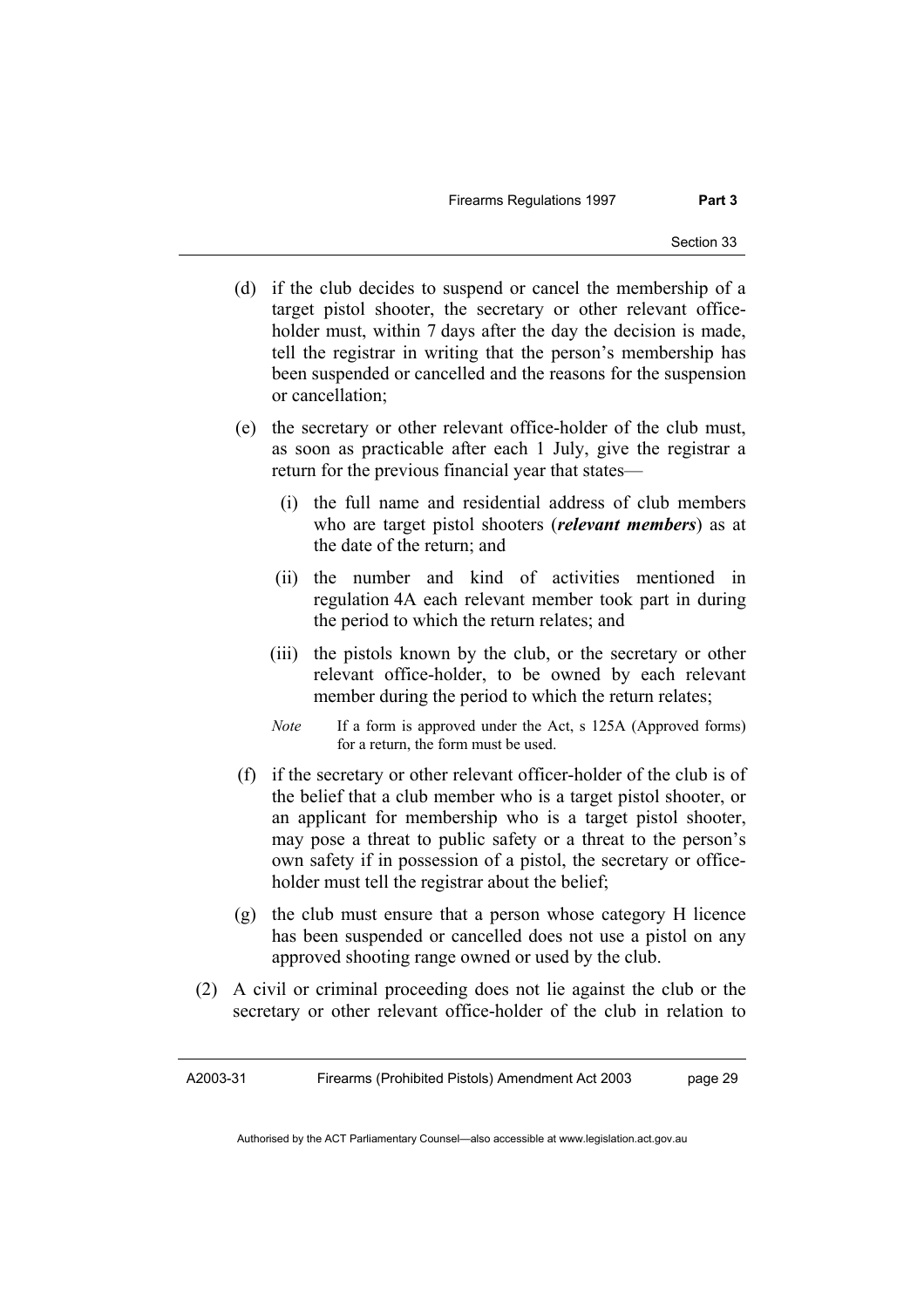#### **Part 3 Firearms Regulations 1997**

Section 33

loss, damage or injury of any kind to anyone because of the honest disclosure of something to the registrar under subregulation (1).

*Note* The *Civil Law (Wrongs) Act 2002*, s 59 provides a defence of truth and public benefit to civil defamation actions.

- (3) To remove any doubt, this regulation applies to an approved shooting club whether the club was approved before or after the commencement of this regulation.
- (4) The first return required under subregulation (1) (d) must be given to the registrar as soon as practicable after 1 July 2004.
- (5) This subregulation and subregulations (3) and (4) expire on 1 August 2004.

# **31C Shooting clubs—power to request information from registrar about target pistol shooters**

- (1) The secretary or other relevant office-holder of an approved shooting club may ask the registrar, in relation to an application for membership of the club by a target pistol shooter, to disclose to the secretary or other relevant office-holder of the club information about any of the following known to the registrar:
	- (a) the pistols that are owned by the person;
	- (b) any other approved club, or approved club (however described) in a State, of which the person is a member;
		- *Note State* includes the Northern Territory, see Legislation Act, dict, pt 1.
	- (c) any other approved club, or approved club (however described) in a State, of which the person has been refused membership, or had their membership suspended or cancelled, in the 5-year period before the making of the application;
	- (d) any category H licence issued to the person that has been cancelled in the 5-year period before the making of the application;

page 30 Firearms (Prohibited Pistols) Amendment Act 2003 A2003-31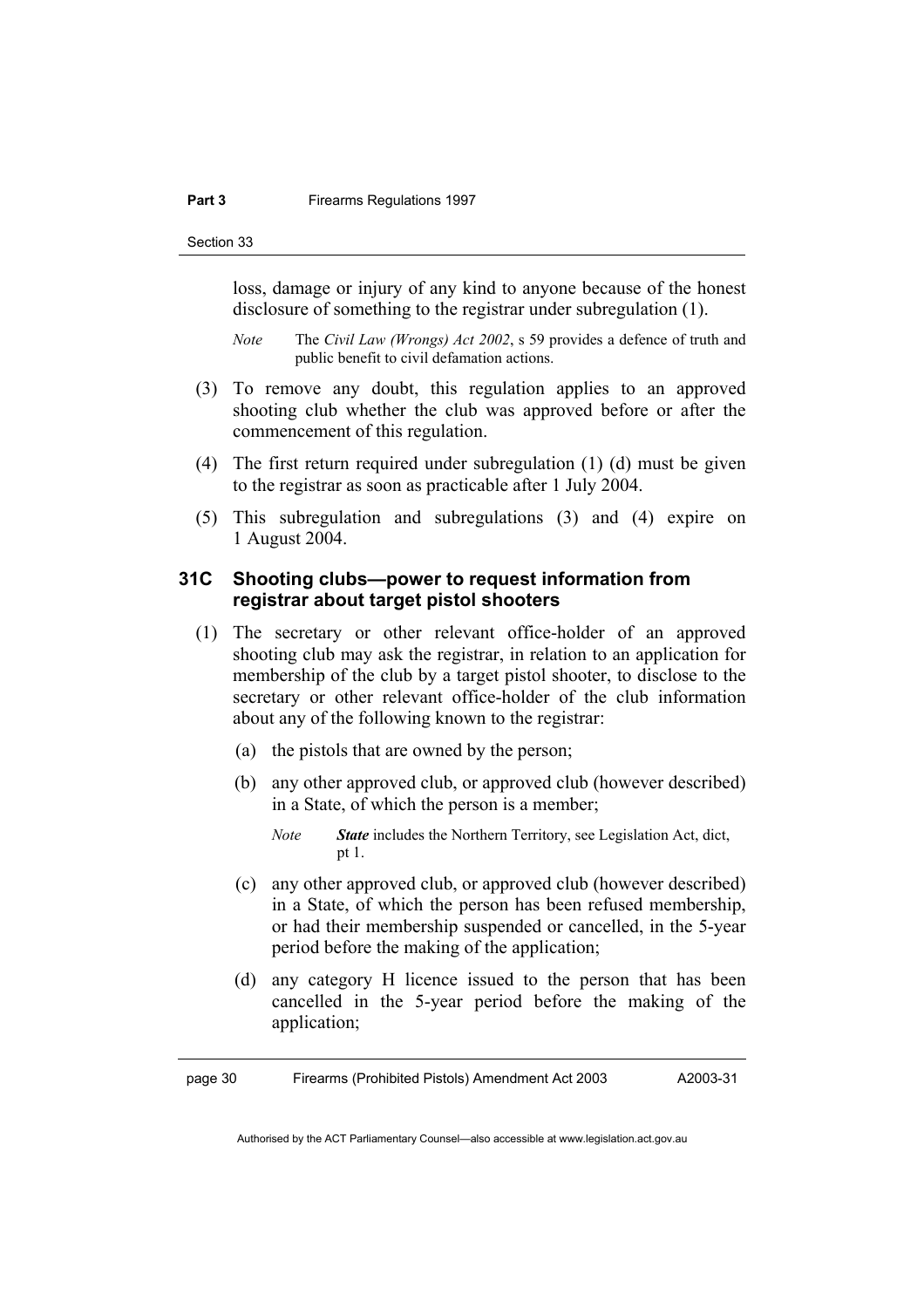- (e) any application for a category H licence by the person that has been refused by the registrar in the 5-year period before the application.
- (2) The secretary or other relevant office-holder of an approved shooting club may also ask the registrar, in relation to an application for membership of the club by a target pistol shooter, to disclose to the secretary or other relevant office-holder of the club the person's criminal history (if any) that is, in the registrar's opinion, relevant to the issue of a category H licence.
- (3) The registrar is authorised to disclose the information mentioned in subregulation (1) or (2) to the secretary or other relevant officeholder of the club.

# **31D Target pistol shooters to notify club of change of name or address**

A target pistol shooter commits an offence if—

- (a) the person is a member of an approved shooting club; and
- (b) the person's name or residential address changes; and
- (c) the person does not tell the secretary or other relevant officeholder of the club, in writing, of the change within 14 days after the day the change happens.

Maximum penalty: 10 penalty units.

### **31E Conditions of approval of collectors clubs—Act, s 15 (5)**

- (1) The approval of a collectors club is subject to the following conditions:
	- (a) if the club decides to suspend or cancel the membership of a member who collects pistols, the secretary or other relevant office-holder must, within 7 days after the day the decision is made, tell the registrar that the person's membership has been

A2003-31 Firearms (Prohibited Pistols) Amendment Act 2003 page 31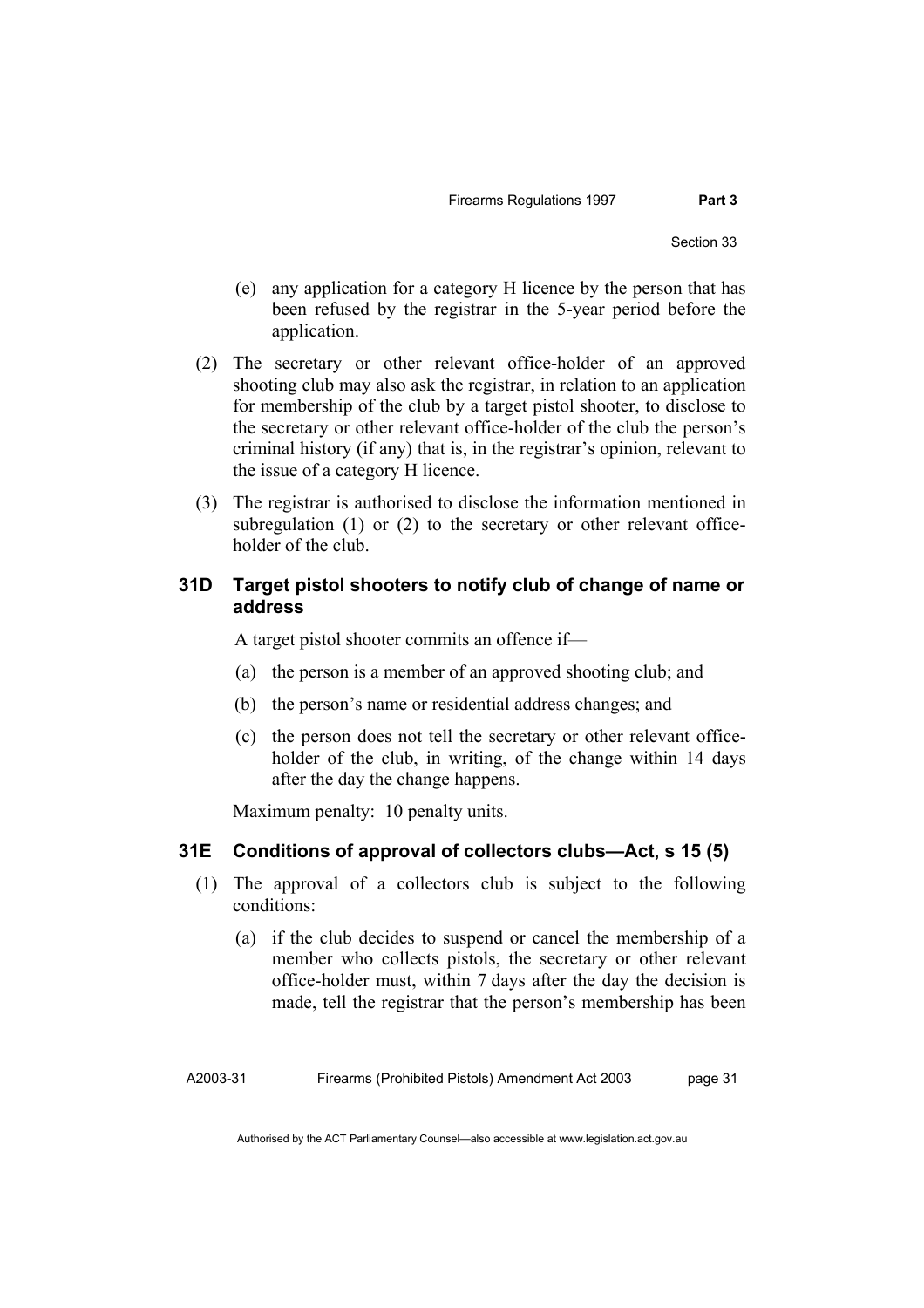#### **Part 3 Firearms Regulations 1997**

Section 34

suspended or cancelled and the reasons for the suspension or cancellation;

- (b) if the secretary or other relevant officer-holder of the club is of the belief that a club member who collects pistols, or an applicant for membership who collects pistols, is not a fit and proper person to be in possession of a pistol, the secretary or office-holder must tell the registrar about the belief.
- (2) A civil or criminal proceeding does not lie against the club or the secretary or other relevant office-holder of the club in relation to loss, damage or injury of any kind to anyone because of the honest disclosure of something to the registrar under subregulation (1).

*Note* The *Civil Law (Wrongs) Act 2002*, s 59 provides a defence of truth and public benefit to civil defamation actions.

- (3) To remove any doubt, this regulation applies to an approved collectors club whether the club was approved before or after the commencement of this regulation.
- (4) This subregulation and subregulation (3) expire on 1 August 2004.

### **34 Lending for competition Regulation 47**

*omit* 

approved club

*substitute* 

approved shooting club

# **35 Parts 3A to 7**

*renumber parts when regulations next republished under the Legislation Act* 

page 32 Firearms (Prohibited Pistols) Amendment Act 2003

A2003-31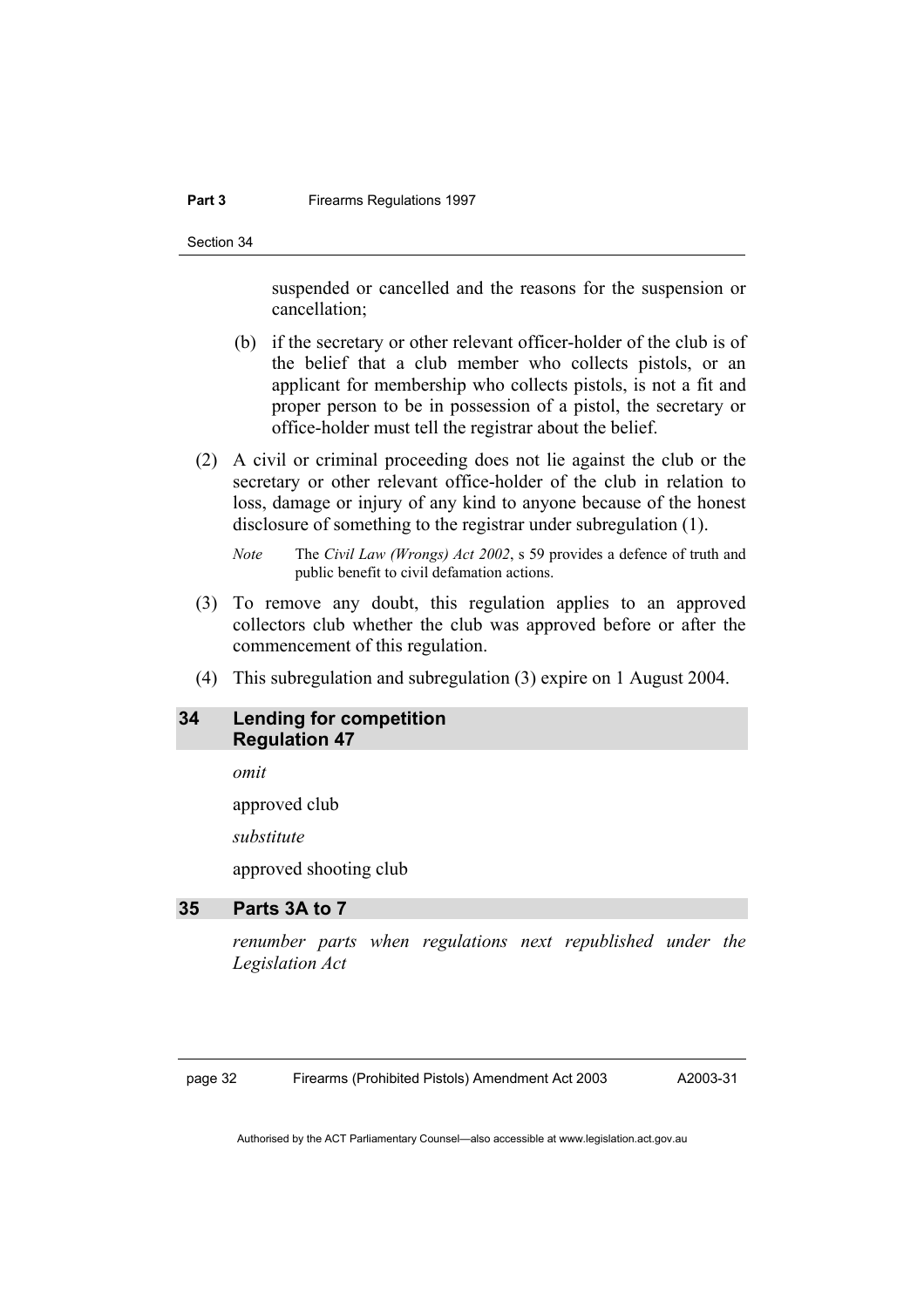Amendment [1.1]

# **Schedule 1 Firearms Act 1996— additional amendments**

| 3        | (see s 3) |                                                                                                                       |
|----------|-----------|-----------------------------------------------------------------------------------------------------------------------|
| 4        | [1.1]     | Section 4, definition of approved club                                                                                |
| 5        |           | substitute                                                                                                            |
| 6<br>7   |           | <i>approved</i> , for a collectors, hunting or shooting club, means a club of<br>that kind approved under section 15. |
| 8<br>9   |           | <i>approved club</i> means a collectors, hunting or shooting club<br>approved under section 15.                       |
| 10       | $[1.2]$   | Section 4, definition of approved range                                                                               |
| 11       |           | substitute                                                                                                            |
| 12<br>13 |           | <i>approved shooting range</i> means a range approved by the registrar<br>under section $14(2)$ .                     |
| 14       | [1.3]     | Section 4, definition of <i>prohibited firearm</i> , new note                                                         |
| 15       |           | insert                                                                                                                |
| 16       |           | A prohibited pistol is not a prohibited firearm.<br><b>Note</b>                                                       |
| 17       | [1.4]     | <b>New section 4CA</b>                                                                                                |
| 18       |           | insert                                                                                                                |
| 19       | 4CA       | <b>Offences against Act-application of Criminal Code etc</b>                                                          |
| 20       |           | Other legislation applies in relation to offences against this Act.                                                   |
| 21       |           | Note 1<br>Criminal Code                                                                                               |
| 22<br>23 |           | The Criminal Code, ch 2 applies to the following offences against this<br>Act (see Code, $pt 2.1$ ):                  |
| 24       |           | s 16 (Unauthorised possession or use of firearms prohibited)                                                          |
| 25       |           | s 84A (Unauthorised manufacture of firearms)                                                                          |

A2003-31

Firearms (Prohibited Pistols) Amendment Act 2003

page 33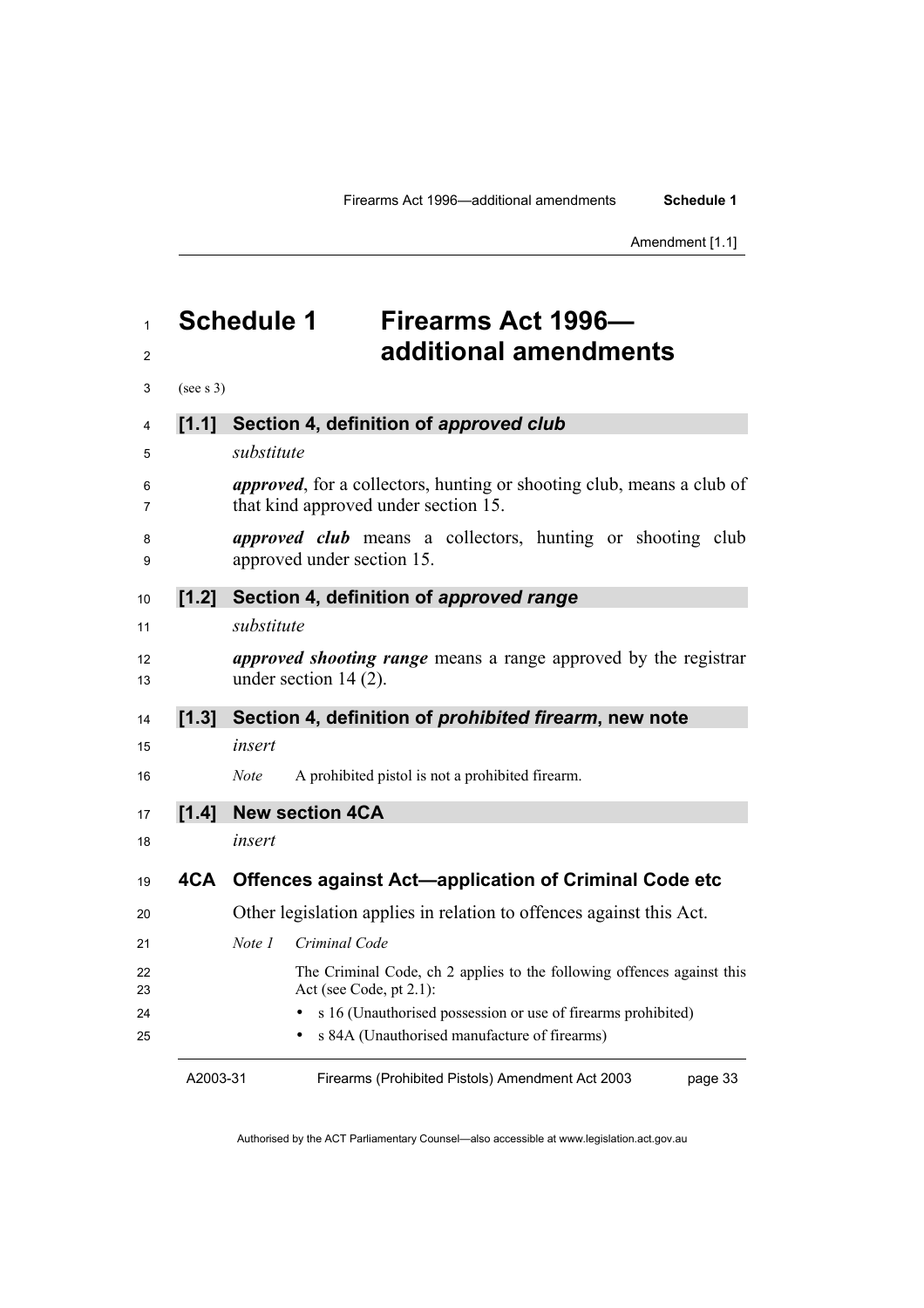#### **Schedule 1** Firearms Act 1996—additional amendments

Amendment [1.5]

| 1                |         |            | s 98 (5) (Sale and purchase of ammunition).                                                                                                                                                                                                                  |
|------------------|---------|------------|--------------------------------------------------------------------------------------------------------------------------------------------------------------------------------------------------------------------------------------------------------------|
| 2<br>3<br>4<br>5 |         |            | The chapter sets out the general principles of criminal responsibility<br>(including burdens of proof and general defences), and defines terms<br>used for offences to which the Code applies (eg conduct, intention,<br>recklessness and strict liability). |
| 6                |         | Note 2     | Penalty units                                                                                                                                                                                                                                                |
| 7<br>8           |         |            | The Legislation Act, s 133 deals with the meaning of offence penalties<br>that are expressed in penalty units.                                                                                                                                               |
| 9                | $[1.5]$ |            | Section 6A (b)                                                                                                                                                                                                                                               |
| 10               |         | omit       |                                                                                                                                                                                                                                                              |
| 11               |         |            | an approved range                                                                                                                                                                                                                                            |
| 12               |         | substitute |                                                                                                                                                                                                                                                              |
| 13               |         |            |                                                                                                                                                                                                                                                              |
|                  |         |            | an approved shooting range                                                                                                                                                                                                                                   |
|                  |         |            |                                                                                                                                                                                                                                                              |
| 14               | [1.6]   |            | Section 6A (e)                                                                                                                                                                                                                                               |
| 15               |         | substitute |                                                                                                                                                                                                                                                              |
| 16<br>17<br>18   |         | (e)        | for the purpose of exercising the person's functions as an<br>authorised instructor on premises owned or used by<br>an<br>approved club or at an approved shooting range.                                                                                    |
| 19               |         |            | $[1.7]$ Section 14 (2)                                                                                                                                                                                                                                       |
| 20               |         | omit       |                                                                                                                                                                                                                                                              |
| 21               |         | a range    |                                                                                                                                                                                                                                                              |
| 22               |         | substitute |                                                                                                                                                                                                                                                              |
| 23               |         |            | a shooting range                                                                                                                                                                                                                                             |

page 34 Firearms (Prohibited Pistols) Amendment Act 2003

A2003-31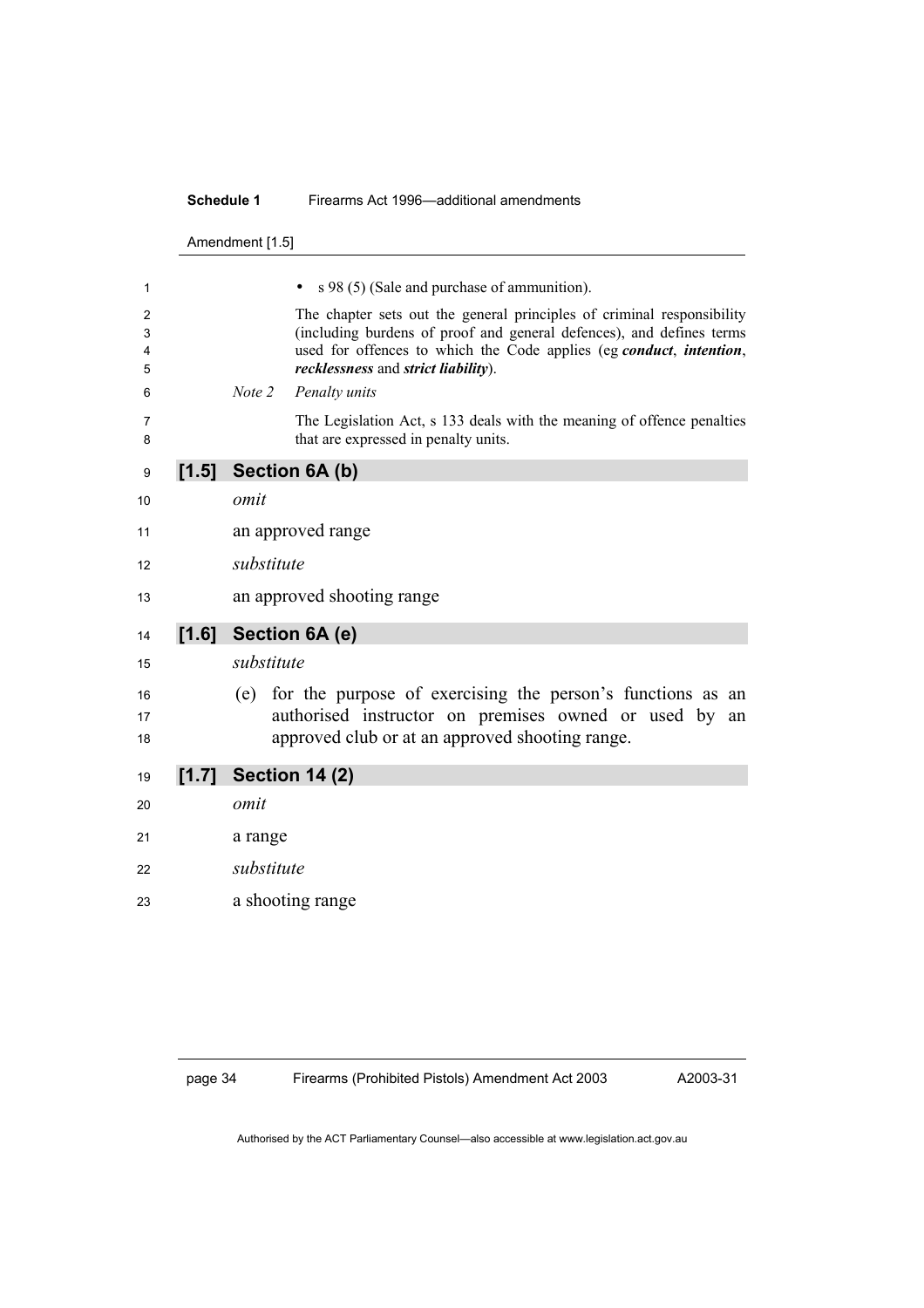#### Firearms Act 1996—additional amendments **Schedule 1**

Amendment [1.8]

| 1              | [1.8]   | Section 23 (4), table, item 2, column 2                                                                                                                                                   |
|----------------|---------|-------------------------------------------------------------------------------------------------------------------------------------------------------------------------------------------|
| 2              |         | omit                                                                                                                                                                                      |
| 3              |         | recreational hunting/vermin control                                                                                                                                                       |
| 4              |         | substitute                                                                                                                                                                                |
| 5              |         | recreational hunting or vermin control                                                                                                                                                    |
| 6              | $[1.9]$ | Section 23 (4), table, item 2, column 3                                                                                                                                                   |
| 7              |         | omit                                                                                                                                                                                      |
| 8              |         | approved club                                                                                                                                                                             |
| 9              |         | substitute                                                                                                                                                                                |
| 10             |         | approved hunting club                                                                                                                                                                     |
| 11             |         | [1.10] Section 23 (4), table, item 2, column 3                                                                                                                                            |
| 12             |         | omit                                                                                                                                                                                      |
| 13             |         | principal objects                                                                                                                                                                         |
| 14             |         | substitute                                                                                                                                                                                |
| 15             |         | main objects                                                                                                                                                                              |
| 16             |         | [1.11] Section 31 (1) (b)                                                                                                                                                                 |
| 17             |         | substitute                                                                                                                                                                                |
| 18<br>19<br>20 |         | the firearm to which the application relates is a pistol of not<br>(b)<br>more than 11.43mm calibre that is not fully automatic or<br>capable of conversion to being fully automatic; and |
| 21             |         | A 11.43mm calibre pistol includes a 0.45 inch calibre pistol.<br><b>Note</b>                                                                                                              |
| 22             |         | $[1.12]$ Section 49 (2) (c)                                                                                                                                                               |
| 23             |         | substitute                                                                                                                                                                                |
| 24             |         | be a member of an approved shooting club.<br>(c)                                                                                                                                          |

A2003-31

Firearms (Prohibited Pistols) Amendment Act 2003

page 35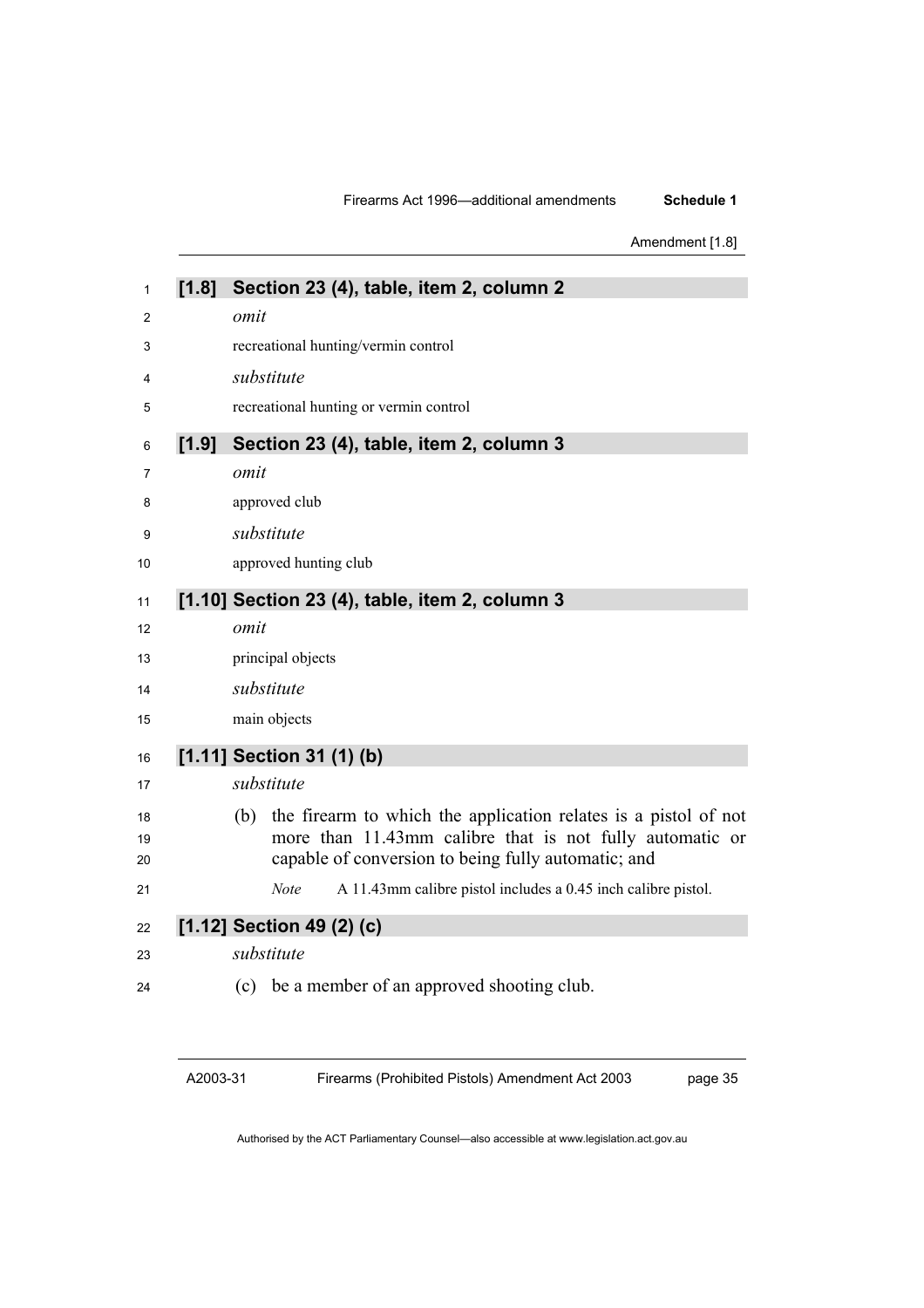#### **Schedule 1** Firearms Act 1996—additional amendments

Amendment [1.13]

| 1              |     | [1.13] Section 59 (c)                                                                                                                                                         |
|----------------|-----|-------------------------------------------------------------------------------------------------------------------------------------------------------------------------------|
| 2              |     | omit                                                                                                                                                                          |
| 3<br>4         |     | a shooting range owned or occupied by that or any other approved<br>club                                                                                                      |
| 5              |     | substitute                                                                                                                                                                    |
| 6<br>7         |     | an approved shooting range owned or used by that or another<br>approved club                                                                                                  |
| 8              |     | [1.14] Section 81 (2)                                                                                                                                                         |
| 9              |     | omit                                                                                                                                                                          |
| 10             |     | a shooting range owned or occupied                                                                                                                                            |
| 11             |     | substitute                                                                                                                                                                    |
| 12             |     | an approved shooting range owned or used                                                                                                                                      |
| 13             |     | [1.15] Section 98 (5)                                                                                                                                                         |
| 14             |     | substitute                                                                                                                                                                    |
| 15<br>16       | (5) | An authorised member of an approved club must not sell<br>ammunition to someone else (the <i>purchaser</i> ) unless—                                                          |
| 17<br>18       |     | the sale takes place on premises owned or used by the club;<br>(a)<br>and                                                                                                     |
| 19<br>20<br>21 |     | the purchaser, at the time of sale, is at the club for the purpose<br>(b)<br>of taking part in a competition or activity conducted by or in<br>association with the club; and |
| 22             |     | the ammunition is of a kind that can be discharged from—<br>(c)                                                                                                               |
| 23             |     | a firearm stated or endorsed on the purchaser's licence; or<br>(i)                                                                                                            |

page 36 Firearms (Prohibited Pistols) Amendment Act 2003

A2003-31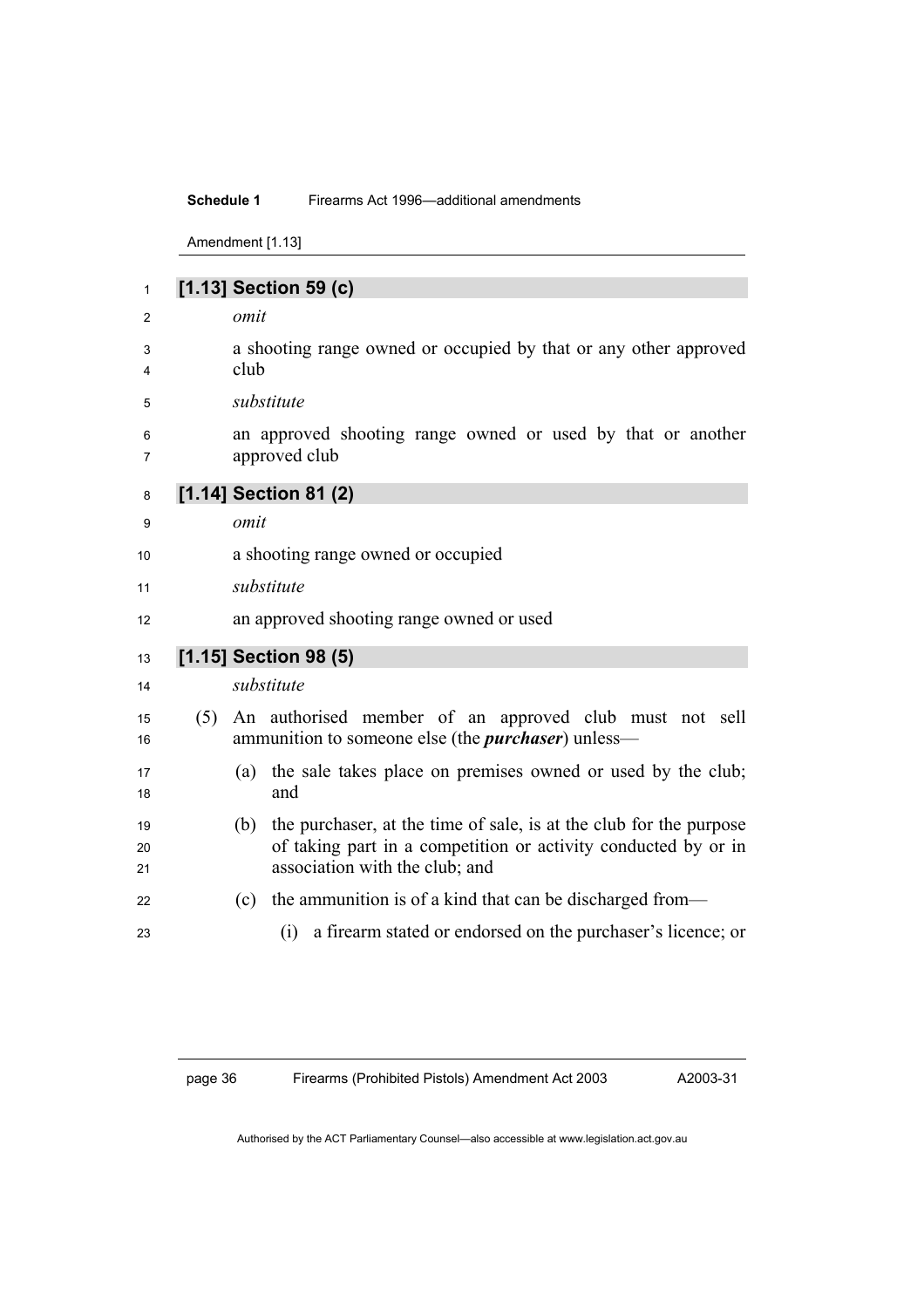|                   |      |                                  |  |                                                                                                                     |  |  |  |  |  | Amendment [1.16] |
|-------------------|------|----------------------------------|--|---------------------------------------------------------------------------------------------------------------------|--|--|--|--|--|------------------|
| $\mathbf{1}$<br>2 |      | (ii)                             |  | a firearm being used by the purchaser in a competition or<br>activity conducted by or in association with the club. |  |  |  |  |  |                  |
| 3                 |      |                                  |  | Maximum penalty: 50 penalty units.                                                                                  |  |  |  |  |  |                  |
| (6)               |      |                                  |  | An offence against subsection $(5)$ is a strict liability offence.                                                  |  |  |  |  |  |                  |
|                   |      | [1.16] New section 113 (aa)      |  |                                                                                                                     |  |  |  |  |  |                  |
|                   |      | before section $113$ (a), insert |  |                                                                                                                     |  |  |  |  |  |                  |
|                   | (aa) |                                  |  | refusing to approve a club, or revoking the approval of a club,<br>under section 15; or                             |  |  |  |  |  |                  |
|                   |      | [1.17] Section 113 (d)           |  |                                                                                                                     |  |  |  |  |  |                  |
|                   |      | substitute                       |  |                                                                                                                     |  |  |  |  |  |                  |
|                   | (d)  | $121(2)$ ; or                    |  | cancelling a licence under section 39 (2), 41 (1A) or (2) or                                                        |  |  |  |  |  |                  |
|                   |      | [1.18] Section 113 (f)           |  |                                                                                                                     |  |  |  |  |  |                  |
|                   |      | substitute                       |  |                                                                                                                     |  |  |  |  |  |                  |
|                   | (f)  | $(4)$ ; or                       |  | refusing to issue a permit under section 46 or section 48 $(3)$ or                                                  |  |  |  |  |  |                  |
|                   |      | [1.19] Section 113               |  |                                                                                                                     |  |  |  |  |  |                  |
|                   | Act  |                                  |  | renumber paragraphs when Act next republished under Legislation                                                     |  |  |  |  |  |                  |
|                   |      | [1.20] Section 114 (1) (a)       |  |                                                                                                                     |  |  |  |  |  |                  |
|                   |      | substitute                       |  |                                                                                                                     |  |  |  |  |  |                  |
|                   | (a)  | applicant; and                   |  | for a decision referred to in section 113 (aa) or $(a)$ —to the                                                     |  |  |  |  |  |                  |
|                   |      |                                  |  |                                                                                                                     |  |  |  |  |  |                  |

page 37